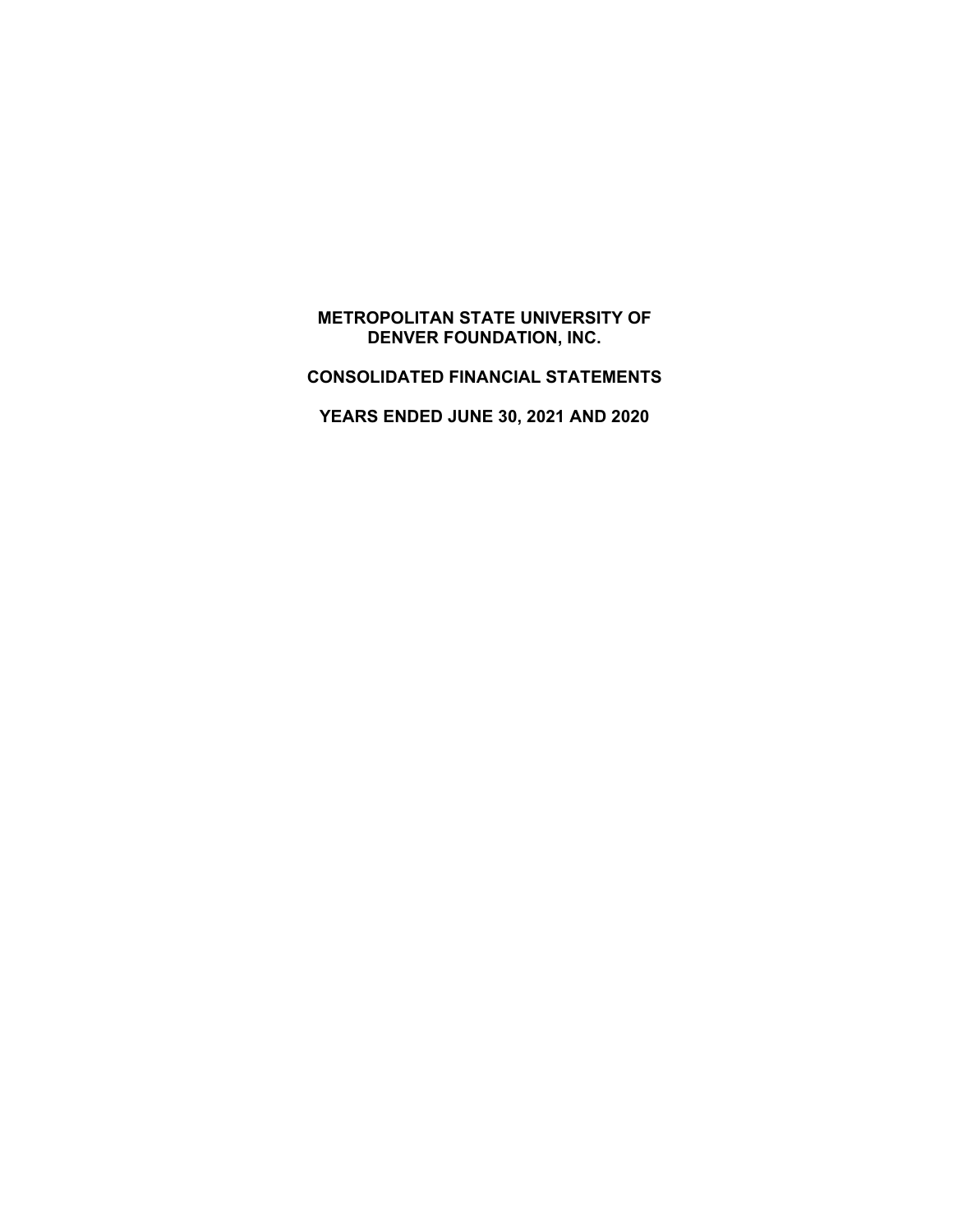# **METROPOLITAN STATE UNIVERSITY OF DENVER FOUNDATION, INC. TABLE OF CONTENTS YEARS ENDED JUNE 30, 2021 AND 2020**

| INDEPENDENT AUDITORS' REPORT                          |   |
|-------------------------------------------------------|---|
| <b>CONSOLIDATED FINANCIAL STATEMENTS</b>              |   |
| <b>CONSOLIDATED STATEMENTS OF FINANCIAL POSITION</b>  | 3 |
| <b>CONSOLIDATED STATEMENTS OF ACTIVITIES</b>          | 4 |
| <b>CONSOLIDATED STATEMENTS OF FUNCTIONAL EXPENSES</b> | 6 |
| <b>CONSOLIDATED STATEMENTS OF CASH FLOWS</b>          | 8 |
| NOTES TO CONSOLIDATED FINANCIAL STATEMENTS            | 9 |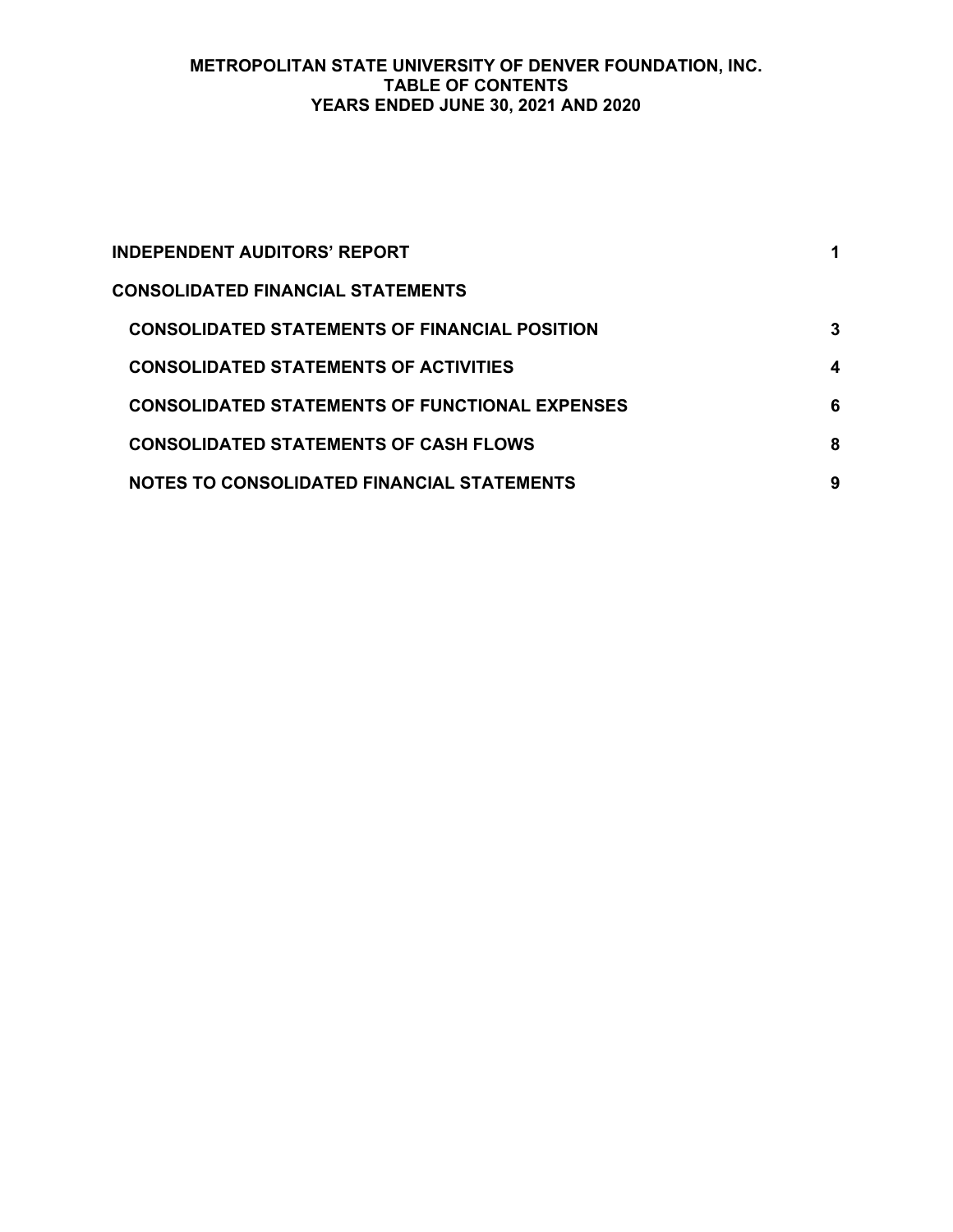

# **INDEPENDENT AUDITORS' REPORT**

Board of Directors Metropolitan State University of Denver Foundation, Inc. Denver, Colorado

We have audited the accompanying consolidated financial statements of Metropolitan State University of Denver Foundation, Inc., which comprise the consolidated statements of financial position as of June 30, 2021 and 2020, and the related consolidated statements of activities, functional expenses, and cash flows for the years then ended, and the related notes to the consolidated financial statements.

# *Management's Responsibility for the Financial Statements*

Management is responsible for the preparation and fair presentation of these consolidated financial statements in accordance with accounting principles generally accepted in the United States of America; this includes the design, implementation, and maintenance of internal control relevant to the preparation and fair presentation of consolidated financial statements that are free from material misstatement, whether due to fraud or error.

# *Auditors' Responsibility*

Our responsibility is to express an opinion on these consolidated financial statements based on our audits. We conducted our audits in accordance with auditing standards generally accepted in the United States of America. Those standards require that we plan and perform the audit to obtain reasonable assurance about whether the consolidated financial statements are free from material misstatement.

An audit involves performing procedures to obtain audit evidence about the amounts and disclosures in the consolidated financial statements. The procedures selected depend on the auditor's judgment, including the assessment of the risks of material misstatement of the consolidated financial statements, whether due to fraud or error. In making those risk assessments, the auditor considers internal control relevant to the entity's preparation and fair presentation of the consolidated financial statements in order to design audit procedures that are appropriate in the circumstances, but not for the purpose of expressing an opinion on the effectiveness of the entity's internal control. Accordingly, we express no such opinion. An audit also includes evaluating the appropriateness of accounting policies used and the reasonableness of significant accounting estimates made by management, as well as evaluating the overall presentation of the consolidated financial statements.

We believe that the audit evidence we have obtained is sufficient and appropriate to provide a basis for our audit opinion.



CLA is an independent member of Nexia International, a leading, global network of independent accounting and consulting firms. See nexia.com/member-firm-disclaimer for details.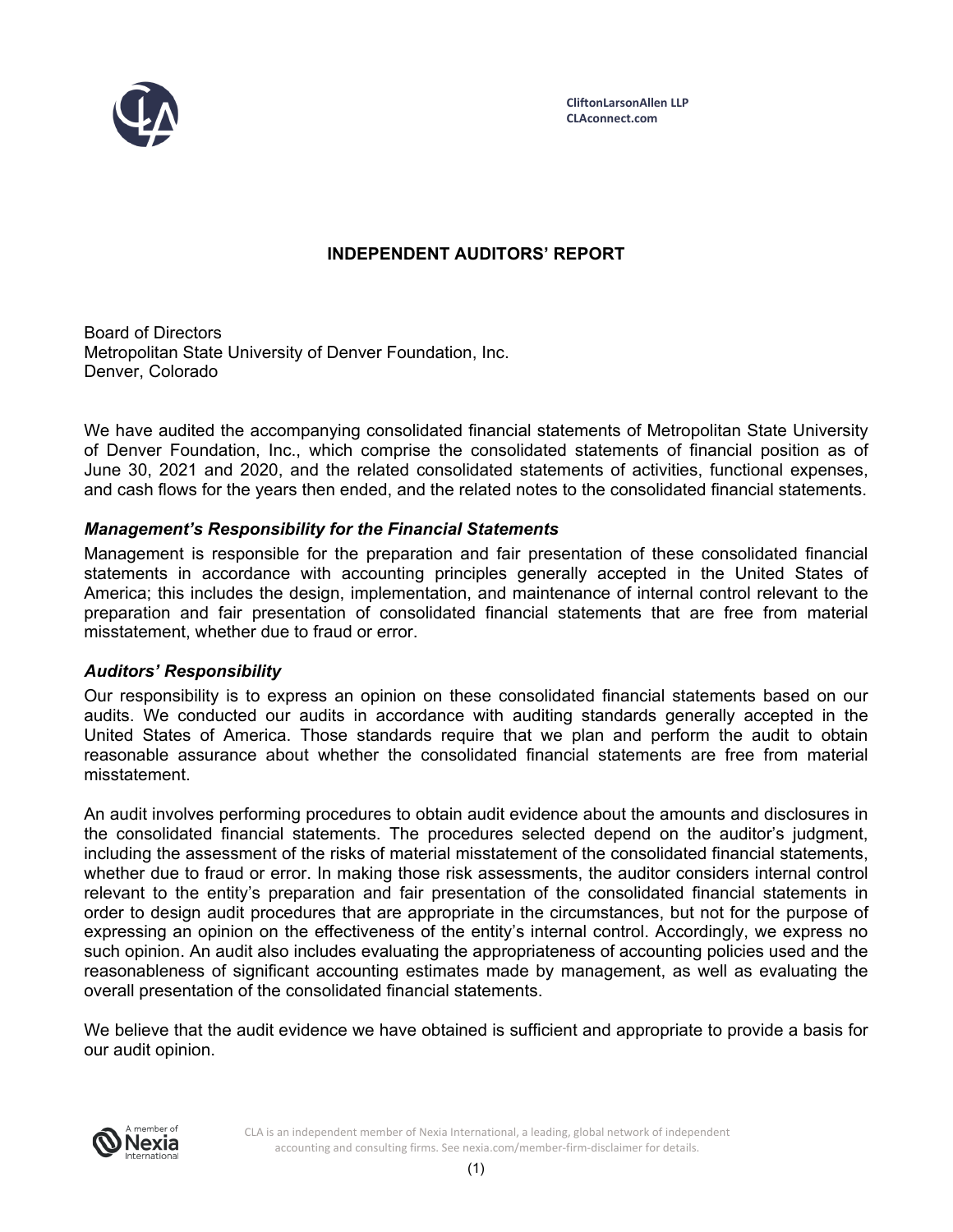Board of Directors Metropolitan State University of Denver Foundation, Inc.

# *Opinion*

In our opinion, the consolidated financial statements referred to above present fairly, in all material respects, the financial position of Metropolitan State University of Denver Foundation, Inc. as of June 30, 2021 and 2020, and the changes in their net assets and their cash flows for the years then ended in accordance with accounting principles generally accepted in the United States of America.

Vifton Larson Allen LLP

**CliftonLarsonAllen LLP** 

Denver, Colorado September 29, 2021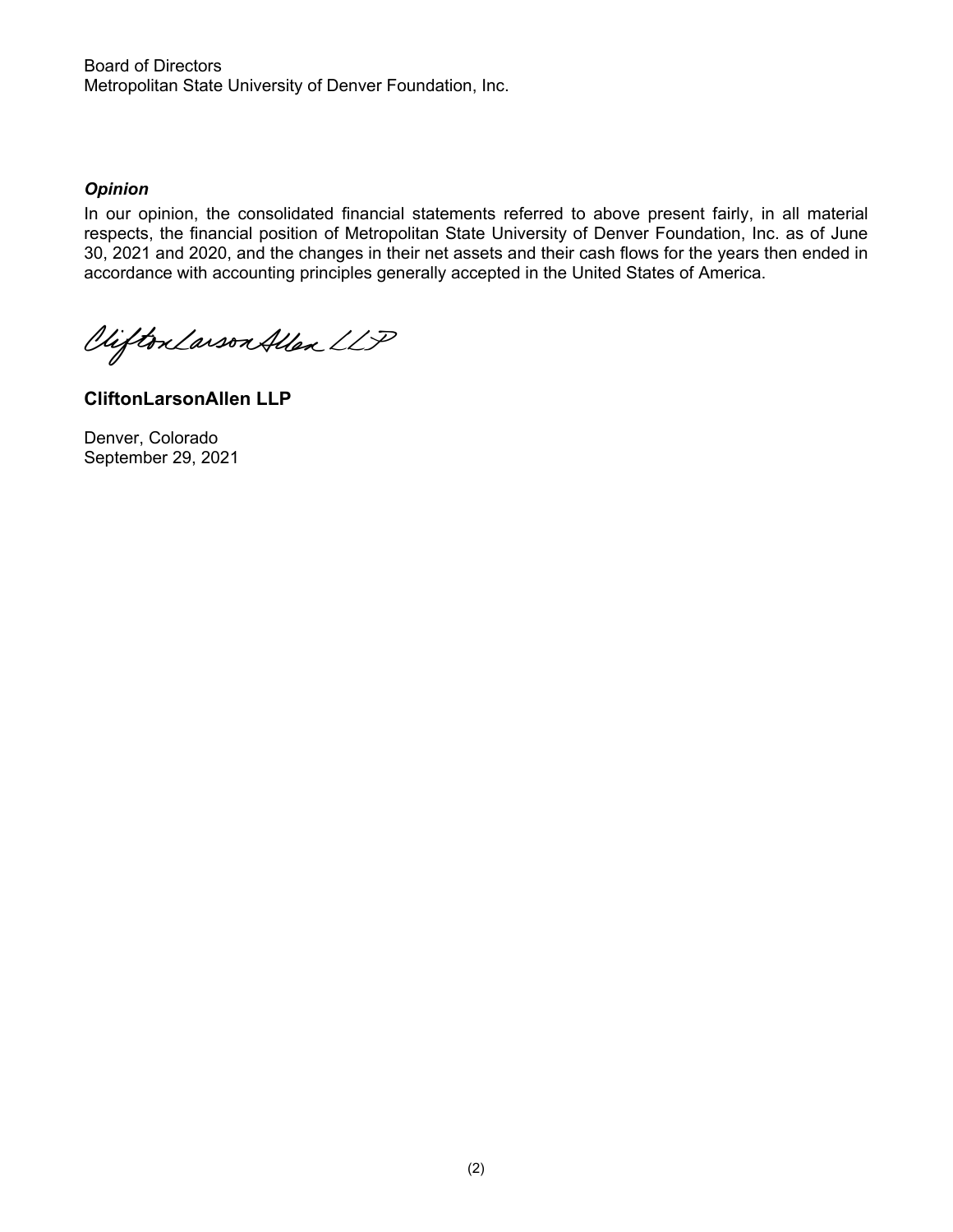# **METROPOLITAN STATE UNIVERSITY OF DENVER FOUNDATION, INC. CONSOLIDATED STATEMENTS OF FINANCIAL POSITION JUNE 30, 2021 AND 2020**

|                                                | 2021             | 2020             |
|------------------------------------------------|------------------|------------------|
| <b>ASSETS</b>                                  |                  |                  |
| Cash and Cash Equivalents                      | \$<br>1,611,505  | \$<br>1,226,392  |
| Cash Restricted for Distribution to University | 42               | 117,528          |
| Cash Restricted for Alumni Association         | 225,128          | 18,884           |
| Investments                                    | 11,501,371       | 8,939,678        |
| Receivable from University                     | 3,814            | 8,916            |
| Promises to Give, Net                          | 1,635,910        | 1,624,727        |
| Prepaid Expenses and Other Assets              | 21,618           | 38,723           |
| Property and Equipment, Net                    | 1,334,802        | 1,370,202        |
| Endowment:                                     |                  |                  |
| <b>Cash Restricted for Endowment</b>           | 26,350           |                  |
| Promises to Give, Net                          | 1,271,778        | 1,313,203        |
| Investments                                    | 21,877,290       | 16,742,947       |
| <b>Total Assets</b>                            | 39,509,608<br>\$ | 31,401,200<br>\$ |
| <b>LIABILITIES AND NET ASSETS</b>              |                  |                  |
| <b>LIABILITIES</b>                             |                  |                  |
| Accounts Payable and Other Liabilities         | \$<br>183,432    | \$<br>87,715     |
| Accounts Payable to University                 | 357,229          | 175,313          |
| Funds Held for Distribution to University      | 42               | 117,528          |
| Funds Held for Alumni Association              | 225,128          | 18,884           |
| Paycheck Protection Program Loan               |                  | 71,700           |
| <b>Total Liabilities</b>                       | 765,831          | 471,140          |
| <b>NET ASSETS</b>                              |                  |                  |
| <b>Without Donor Restrictions:</b>             |                  |                  |
| Undesignated                                   | 5,363,314        | 3,175,890        |
| Board-Designated                               | 1,159,017        | 979,371          |
| Invested in Property and Equipment, Net        | 1,334,802        | 1,370,202        |
| <b>Total Without Donor Restrictions</b>        | 7,857,133        | 5,525,463        |
| <b>With Donor Restrictions</b>                 | 30,886,644       | 25,404,597       |
| <b>Total Net Assets</b>                        | 38,743,777       | 30,930,060       |
| <b>Total Liabilities and Net Assets</b>        | 39,509,608<br>\$ | 31,401,200<br>\$ |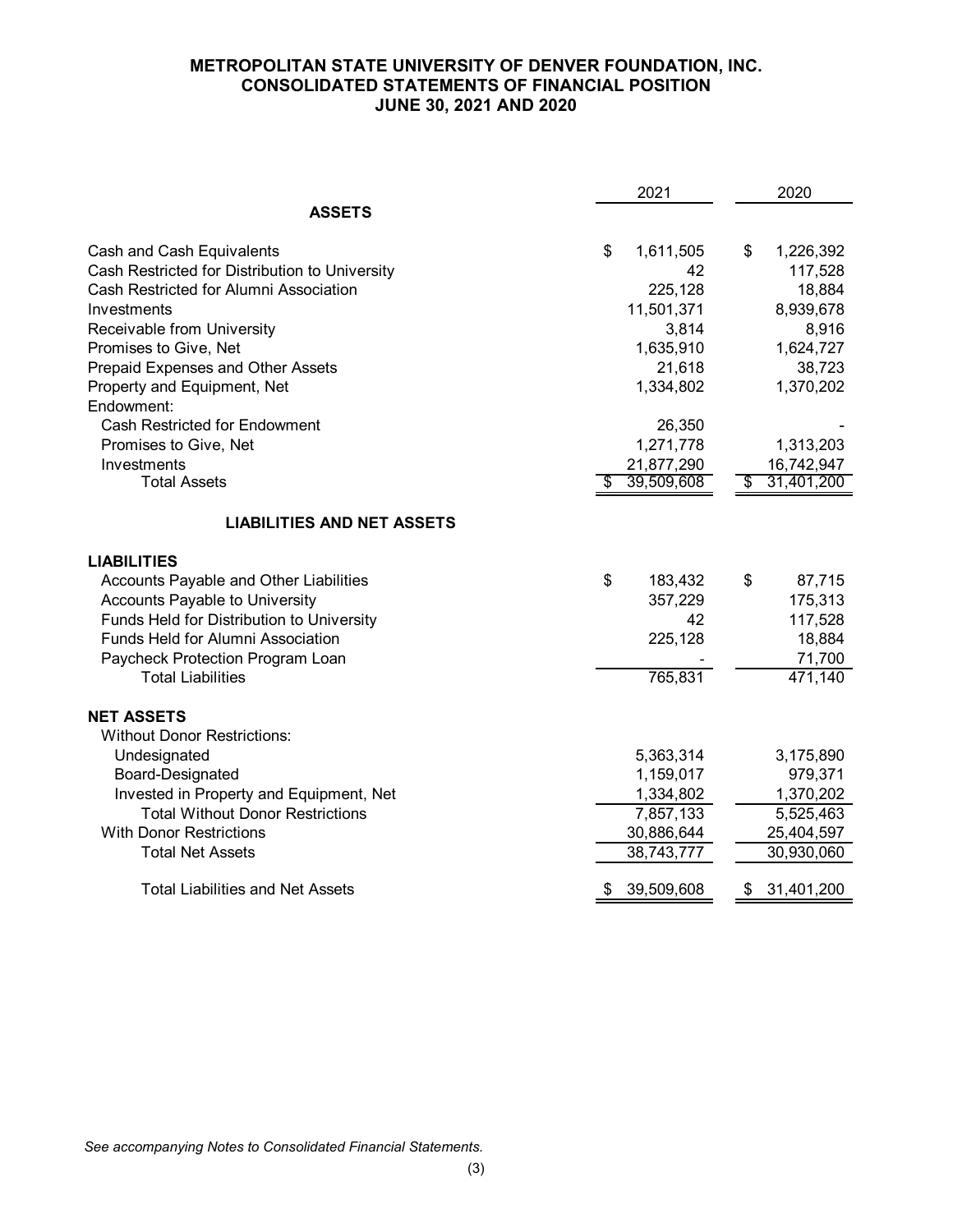# **METROPOLITAN STATE UNIVERSITY OF DENVER FOUNDATION, INC. CONSOLIDATED STATEMENT OF ACTIVITIES YEAR ENDED JUNE 30, 2021**

|                                           | <b>Without Donor</b> |    | <b>With Donor</b> |                  |
|-------------------------------------------|----------------------|----|-------------------|------------------|
|                                           | Restrictions         |    | Restrictions      | Total            |
| <b>REVENUE, SUPPORT, AND GAINS</b>        |                      |    |                   |                  |
| Contributions                             | \$<br>159,248        | \$ | 6,720,908         | \$<br>6,880,156  |
| Services Received from University         | 1,917,906            |    |                   | 1,917,906        |
| In-Kind Contributions                     |                      |    | 18,795            | 18,795           |
| <b>Endowment Management Fees</b>          | 340,517              |    |                   | 340,517          |
| Net Investment Return                     | 1,974,181            |    | 3,717,397         | 5,691,578        |
| Rent and Other Income                     | 311,188              |    |                   | 311,188          |
| Net Assets Released from Restrictions     | 4,975,053            |    | (4,975,053)       |                  |
| Total Revenue, Support, and Gains         | 9,678,093            |    | 5,482,047         | 15,160,140       |
| <b>EXPENSES</b>                           |                      |    |                   |                  |
| Program Services Expense:                 |                      |    |                   |                  |
| <b>Support Provided to University</b>     | 4,739,543            |    |                   | 4,739,543        |
| <b>CVA Operating Expenses</b>             | 62,030               |    |                   | 62,030           |
| <b>Total Program Expenses</b>             | 4,801,573            |    |                   | 4,801,573        |
| <b>Supporting Services Expense:</b>       |                      |    |                   |                  |
| <b>General and Administrative Costs</b>   | 589,516              |    |                   | 589,516          |
| Donor Development Costs                   | 1,955,334            |    |                   | 1,955,334        |
| <b>Total Supporting Services Expenses</b> | 2,544,850            |    |                   | 2,544,850        |
| <b>Total Expenses</b>                     | 7,346,423            |    |                   | 7,346,423        |
| <b>CHANGE IN NET ASSETS</b>               | 2,331,670            |    | 5,482,047         | 7,813,717        |
| Net Assets - Beginning of Year            | 5,525,463            |    | 25,404,597        | 30,930,060       |
| <b>NET ASSETS - END OF YEAR</b>           | \$<br>7,857,133      | \$ | 30,886,644        | \$<br>38,743,777 |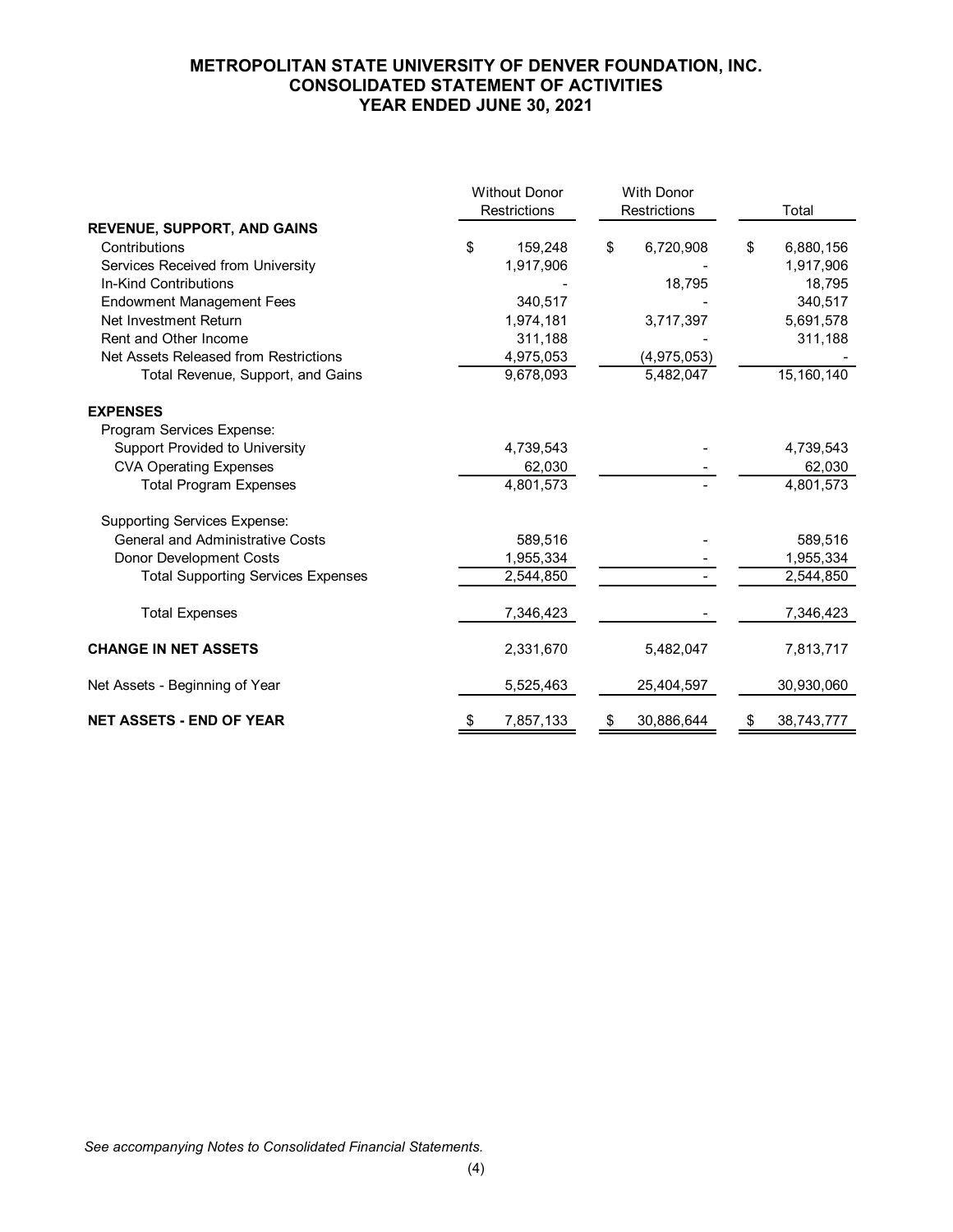# **METROPOLITAN STATE UNIVERSITY OF DENVER FOUNDATION, INC. CONSOLIDATED STATEMENT OF ACTIVITIES YEAR ENDED JUNE 30, 2020**

|                                           | <b>Without Donor</b><br>Restrictions | <b>With Donor</b><br>Restrictions | Total            |
|-------------------------------------------|--------------------------------------|-----------------------------------|------------------|
| <b>REVENUE, SUPPORT, AND GAINS</b>        |                                      |                                   |                  |
| Contributions                             | \$<br>3,371                          | \$<br>6,460,088                   | \$<br>6,463,459  |
| Services Received from University         | 1,927,251                            |                                   | 1,927,251        |
| In-Kind Contributions                     |                                      | 167,172                           | 167,172          |
| <b>Endowment Management Fees</b>          | 281,805                              |                                   | 281,805          |
| <b>Gross Special Events Revenue</b>       | 6,884                                |                                   | 6,884            |
| Less: Cost of Direct Benefits to Donors   | (3,677)                              |                                   | (3,677)          |
| Net Special Events Revenue                | 3,207                                |                                   | 3,207            |
| Net Investment Return                     | 104,447                              | 46,005                            | 150,452          |
| Rent and Other Income                     | 276,287                              |                                   | 276,287          |
| Net Assets Released from Restrictions     | 4,702,075                            | (4,702,075)                       |                  |
| Total Revenue, Support, and Gains         | 7,298,443                            | 1,971,190                         | 9,269,633        |
| <b>EXPENSES</b>                           |                                      |                                   |                  |
| Program Services Expense:                 |                                      |                                   |                  |
| Support Provided to University            | 4,446,466                            |                                   | 4,446,466        |
| <b>CVA Operating Expenses</b>             | 65,921                               |                                   | 65,921           |
| <b>Total Program Expenses</b>             | 4,512,387                            |                                   | 4,512,387        |
| <b>Supporting Services Expense:</b>       |                                      |                                   |                  |
| <b>General and Administrative Costs</b>   | 644,802                              |                                   | 644,802          |
| Donor Development Costs                   | 1,966,947                            |                                   | 1,966,947        |
| <b>Total Supporting Services Expenses</b> | 2,611,749                            |                                   | 2,611,749        |
| <b>Total Expenses</b>                     | 7,124,136                            |                                   | 7,124,136        |
| <b>CHANGE IN NET ASSETS</b>               | 174,307                              | 1,971,190                         | 2,145,497        |
| Net Assets - Beginning of Year            | 5,351,156                            | 23,433,407                        | 28,784,563       |
| <b>NET ASSETS - END OF YEAR</b>           | \$<br>5,525,463                      | \$<br>25,404,597                  | \$<br>30,930,060 |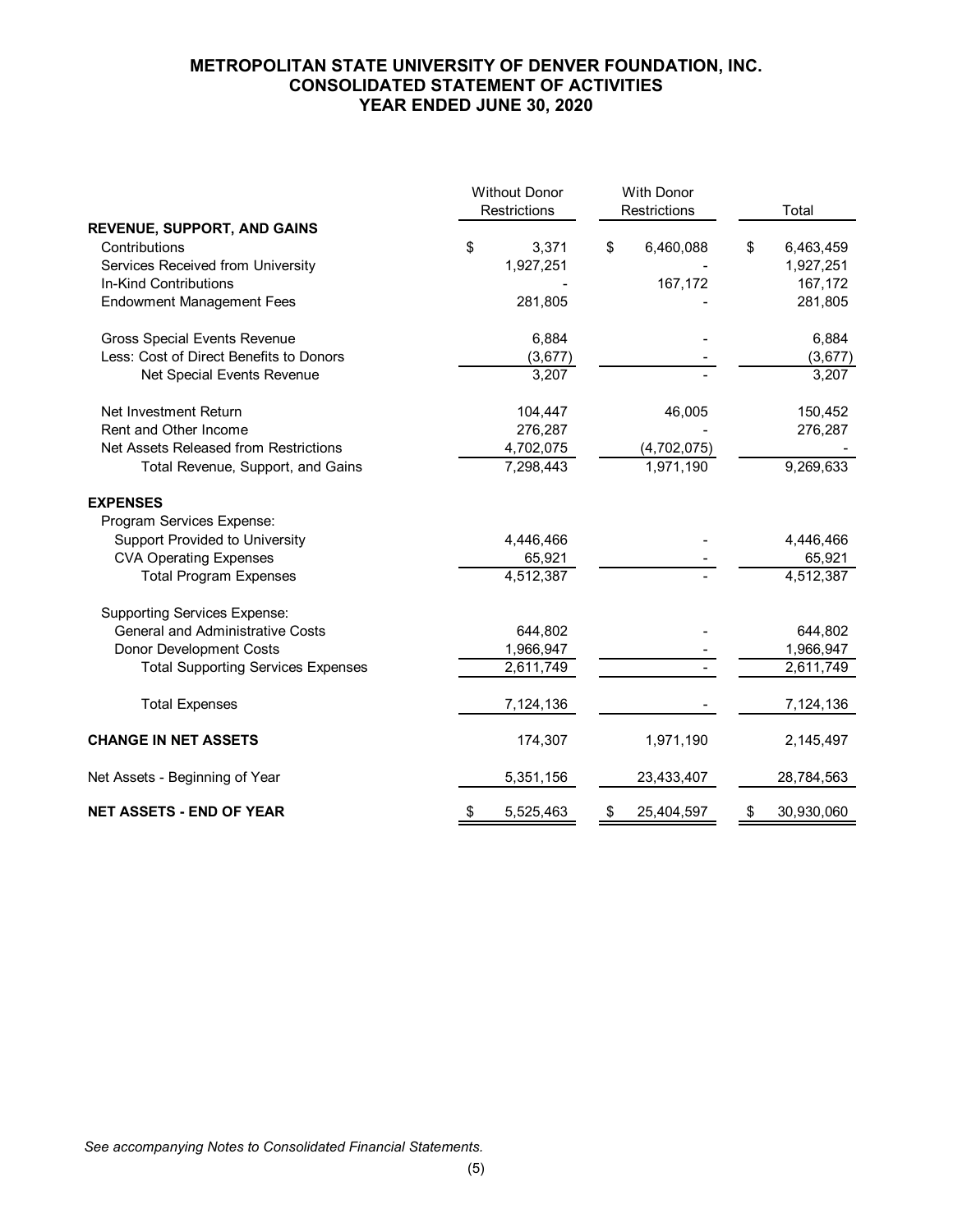#### **METROPOLITAN STATE UNIVERSITY OF DENVER FOUNDATION, INC. CONSOLIDATED STATEMENT OF FUNCTIONAL EXPENSES YEAR ENDED JUNE 30, 2021**

|                                                                                                                             |                                      | Program Services                 |                  |                               |                      |           |                       |  |                               |
|-----------------------------------------------------------------------------------------------------------------------------|--------------------------------------|----------------------------------|------------------|-------------------------------|----------------------|-----------|-----------------------|--|-------------------------------|
|                                                                                                                             | Support<br>Provided<br>to University | <b>CVA</b><br>Operating<br>Costs | Total            | General and<br>Administrative | Donor<br>Development |           | Cost of<br>Goods Sold |  | Total                         |
| Scholarships and Other Assistance<br>Salaries, Wages, Benefits, and Taxes<br>Cost of Direct Benefits to Donors              | \$<br>4,739,543                      | \$                               | \$<br>4,739,543  | \$<br>400,824                 | \$                   | 1,955,334 | \$                    |  | \$<br>4,739,543<br>2,356,158  |
| <b>Professional Services</b><br>Other<br>Office Expenses                                                                    |                                      |                                  |                  | 30,838<br>37,217<br>82,370    |                      |           |                       |  | 30,838<br>37,217<br>82,370    |
| Depreciation<br>Occupancy                                                                                                   |                                      | 35,400<br>26,630                 | 35,400<br>26,630 | 8,274                         |                      |           |                       |  | 35,400<br>34,904              |
| Conferences, Conventions, and Meetings<br>Insurance<br><b>Total Expenses by Function</b>                                    | 4,739,543                            | 62,030                           | 4,801,573        | 12,106<br>17,887<br>589,516   |                      | 1,955,334 |                       |  | 12,106<br>17,887<br>7,346,423 |
| Less: Expenses Included with Revenues on<br>the Consolidated Statements of Activities:<br>Cost of Direct Benefits to Donors |                                      |                                  |                  |                               |                      |           |                       |  |                               |
| Total Expenses Included in the<br>Expense Section on the<br><b>Consolidated Statements</b><br>of Activities                 | 4,739,543                            | 62,030                           | \$<br>4,801,573  | 589,516                       | \$                   | 1,955,334 |                       |  | \$<br>7,346,423               |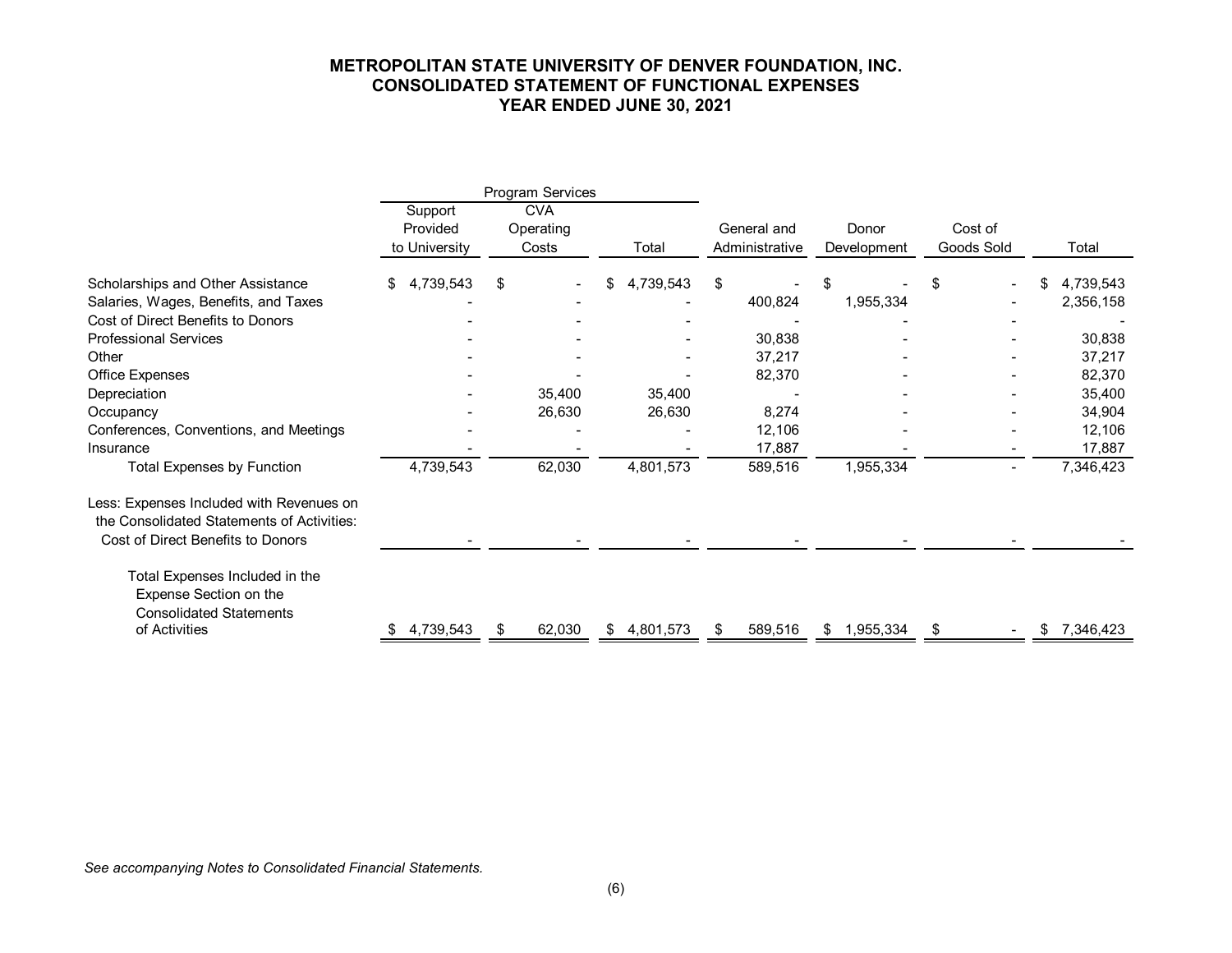#### **METROPOLITAN STATE UNIVERSITY OF DENVER FOUNDATION, INC. CONSOLIDATED STATEMENT OF FUNCTIONAL EXPENSES YEAR ENDED JUNE 30, 2020**

|                                                                                            |                                      | Program Services                 |                 |                               |                      |           |                       |                 |
|--------------------------------------------------------------------------------------------|--------------------------------------|----------------------------------|-----------------|-------------------------------|----------------------|-----------|-----------------------|-----------------|
|                                                                                            | Support<br>Provided<br>to University | <b>CVA</b><br>Operating<br>Costs | Total           | General and<br>Administrative | Donor<br>Development |           | Cost of<br>Goods Sold | Total           |
| Scholarships and Other Assistance                                                          | \$<br>4,446,466                      | \$                               | \$<br>4,446,466 | \$                            | \$                   |           | \$                    | \$<br>4,446,466 |
| Salaries, Wages, Benefits, and Taxes                                                       |                                      |                                  |                 | 353,824                       |                      | 1,966,947 |                       | 2,320,771       |
| Cost of Direct Benefits to Donors                                                          |                                      |                                  |                 |                               |                      |           | 3,677                 | 3,677           |
| <b>Professional Services</b>                                                               |                                      |                                  |                 | 42,124                        |                      |           |                       | 42,124          |
| Other                                                                                      |                                      |                                  |                 | 158,380                       |                      |           |                       | 158,380         |
| Office Expenses                                                                            |                                      |                                  |                 | 44,183                        |                      |           |                       | 44,183          |
| Depreciation                                                                               |                                      | 35,400                           | 35,400          |                               |                      |           |                       | 35,400          |
| Occupancy                                                                                  |                                      | 30,521                           | 30,521          | 8,274                         |                      |           |                       | 38,795          |
| Conferences, Conventions, and Meetings                                                     |                                      |                                  |                 | 21,343                        |                      |           |                       | 21,343          |
| Insurance                                                                                  |                                      |                                  |                 | 16,674                        |                      |           |                       | 16,674          |
| <b>Total Expenses by Function</b>                                                          | 4,446,466                            | 65,921                           | 4,512,387       | 644,802                       |                      | 1,966,947 | 3,677                 | 7,127,813       |
| Less: Expenses Included with Revenues on<br>the Consolidated Statements of Activities:     |                                      |                                  |                 |                               |                      |           |                       |                 |
| Cost of Direct Benefits to Donors                                                          |                                      |                                  |                 |                               |                      |           | (3,677)               | (3,677)         |
| Total Expenses Included in the<br>Expense Section on the<br><b>Consolidated Statements</b> |                                      |                                  |                 |                               |                      |           |                       |                 |
| of Activities                                                                              | 4,446,466                            | 65,921                           | \$<br>4,512,387 | 644,802                       | S.                   | 1,966,947 |                       | \$7,124,136     |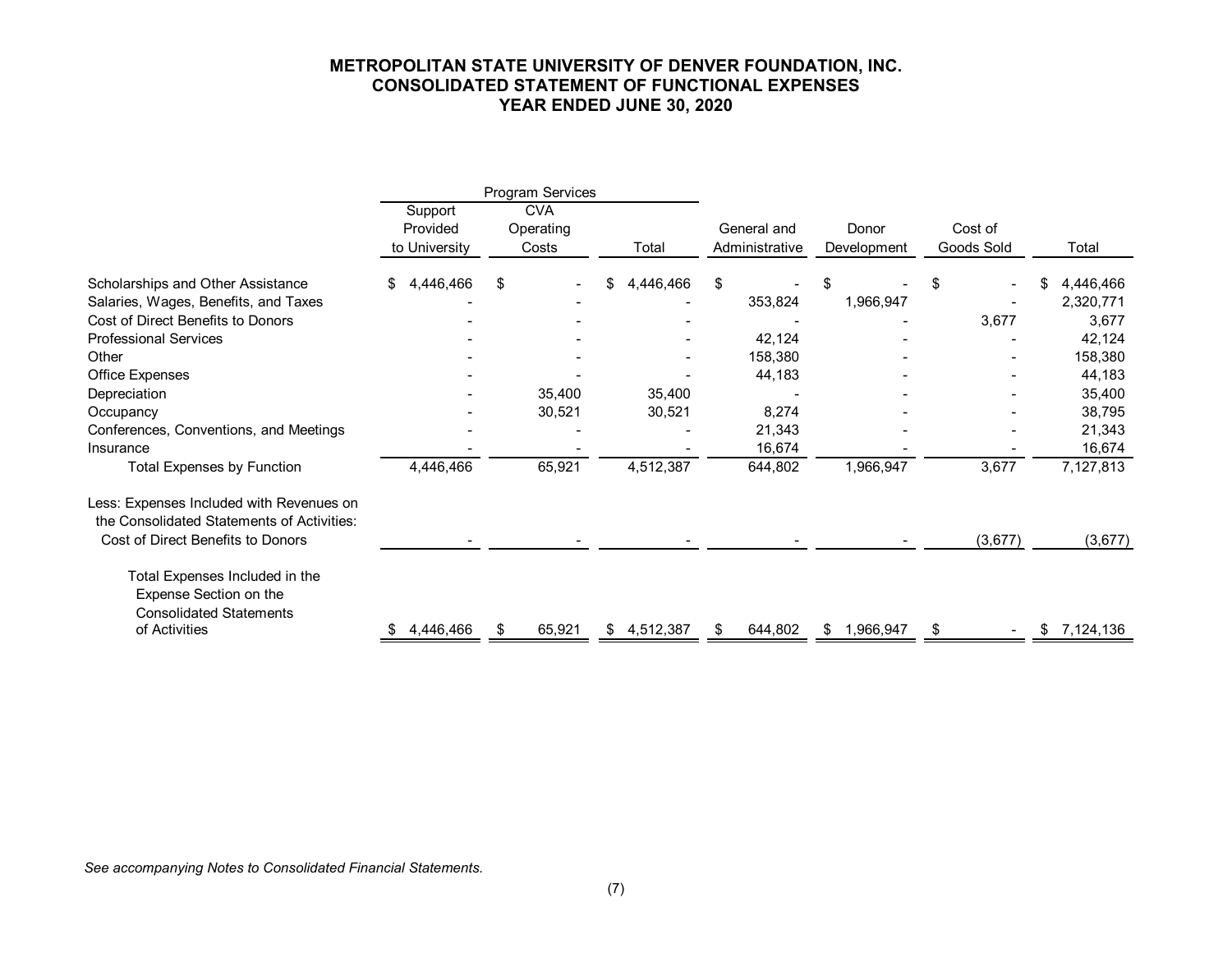# **METROPOLITAN STATE UNIVERSITY OF DENVER FOUNDATION, INC. CONSOLIDATED STATEMENTS OF CASH FLOWS YEARS ENDED JUNE 30, 2021 AND 2020**

|                                                                 | 2021            | 2020            |
|-----------------------------------------------------------------|-----------------|-----------------|
| <b>CASH FLOWS FROM OPERATING ACTIVITIES</b>                     |                 |                 |
| Change in Net Assets                                            | \$<br>7,813,717 | \$<br>2,145,497 |
| Adjustments to Reconcile Change in Net Assets to Net Cash       |                 |                 |
| Provided (Used) by Operating Activities:                        |                 |                 |
| Depreciation                                                    | 35,400          | 35,400          |
| Realized and Unrealized (Gain) Loss on Operating Investments    | (1,673,161)     | 102,686         |
| Amortization of Discount on Promises to Give                    | (19,038)        | (61, 804)       |
| Loss on Uncollectible Promises to Give                          | 200,000         | 58,750          |
| Gain on Paycheck Protection Program Loan Forgiveness            | (71, 700)       |                 |
| Contributions Restricted to Endowment                           | (1,776,182)     | (1,696,648)     |
| Endowment Net Investment Return                                 | (3,937,803)     | (42, 198)       |
| Changes in Operating Assets and Liabilities:                    |                 |                 |
| Receivable from University                                      | 5,102           | 1,714           |
| Promises to Give, Net                                           | 6,455           | (292, 472)      |
| Prepaid Expenses and Other Assets                               | 17,105          | (20, 268)       |
| Accounts Payable and Other Liabilities                          | 181,916         | (340, 564)      |
| Accounts Payable and Accrued Liabilities to University          | 184,475         | (313, 864)      |
| Net Cash Provided (Used) by Operating Activities                | 966,286         | (423, 771)      |
| <b>CASH FLOWS FROM INVESTING ACTIVITIES</b>                     |                 |                 |
| Purchases of Investments                                        | (8, 267, 532)   | (4,886,338)     |
| Proceeds from Sales of Investments                              | 6,182,460       | 3,413,480       |
| Net Cash Used by Investing Activities                           | (2,085,072)     | (1,472,858)     |
| <b>CASH FLOWS FROM FINANCING ACTIVITIES</b>                     |                 |                 |
| Collections of Contributions Restricted to Endowment            | 1,619,007       | 1,799,747       |
| Proceeds from Loan                                              |                 | 71,700          |
| Net Cash Provided by Financing Activities                       | 1,619,007       | 1,871,447       |
| NET CHANGE IN CASH, CASH EQUIVALENTS, AND RESTRICTED CASH       | 500,221         | (25, 182)       |
| Cash, Cash Equivalents, and Restricted Cash - Beginning of Year | 1,362,804       | 1,387,986       |
| CASH, CASH EQUIVALENTS, AND RESTRICTED CASH - END OF YEAR       | \$<br>1,863,025 | \$<br>1,362,804 |
| <b>RECONCILIATION OF CASH</b>                                   |                 |                 |
| Cash and Cash Equivalents                                       | \$<br>1,611,505 | \$<br>1,226,392 |
| Cash Restricted for Distribution to University                  | 42              | 117,528         |
| Cash Restricted for Alumni Association                          | 225,128         | 18,884          |
| <b>Cash Restricted for Endowment</b>                            | 26,350          |                 |
| <b>Total Cash</b>                                               | 1,863,025       | \$<br>1,362,804 |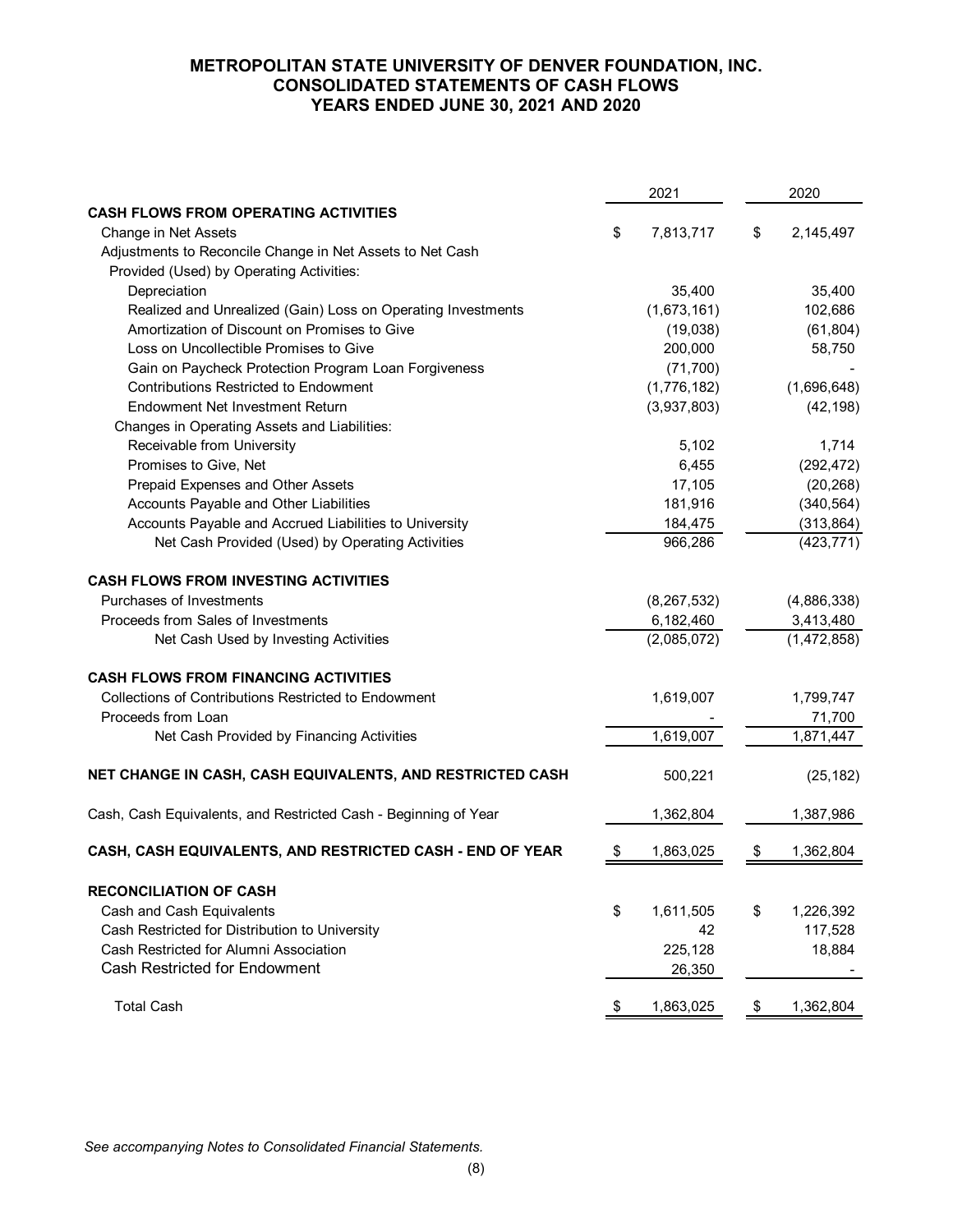### **NOTE 1 PRINCIPAL ACTIVITY AND SIGNIFICANT ACCOUNTING POLICIES**

#### **Organization**

Metropolitan State University of Denver Foundation, Inc. (the Foundation) is a Colorado nonprofit organization established to promote the general welfare and development of Metropolitan State University of Denver (the University).

The Foundation is the sole member of 965 Santa Fe, LLC (the LLC), a Colorado limited liability company. The LLC owns and rents the Center for Visual Arts (the CVA) facility to the University.

The consolidated financial statements include the accounts of the Foundation and the LLC because the Foundation has both control and an economic interest in the LLC. All significant intercompany accounts and transactions have been eliminated in consolidation. Unless otherwise noted, these consolidated entities are hereinafter referred to as the "Foundation".

### **Future Accounting Standards Updates**

In February 2016, the Financial Accounting Standards Board (FASB) issued ASU No. 2016- 02, *Leases (Topic 842)* which is intended to improve financial reporting about leasing transactions. The ASU affects all companies and other organizations that lease assets. The new standard takes effect for the year ended June 30, 2023 for the Foundation.

Management is currently evaluating the potential impact of this ASU on the Foundation's consolidated financial statements.

#### **Cash, Cash Equivalents, and Restricted Cash**

The Foundation considers all cash and highly liquid financial instruments with original maturities of three months or less, and which are neither held for nor restricted by donors for long-term purposes, to be cash and cash equivalents. Cash and highly liquid financial instruments restricted to endowment, held on behalf of others or other long-term purposes of the Foundation are excluded from this definition. The Foundation serves as a repository of funds raised through the *Colorado Rockies Foundation 50/50 Raffle* on behalf of Metropolitan State University of Denver Alumni Association, a separate Colorado nonprofit organization. Restricted cash held for University consists of receipts for Athletic Fields, HLC@Metro, and athletic camps hosted by the University.

|                                                | 2021      | 2020      |
|------------------------------------------------|-----------|-----------|
| Cash and Cash Equivalents                      | 1,611,505 | 1,226,392 |
| Cash Restricted for Distribution to University | 42        | 117.528   |
| Cash Restricted for Alumni Association         | 225.128   | 18,884    |
| Cash Restricted for Endowment                  | 26,350    |           |
| Total                                          | 1.863.025 | l.362.804 |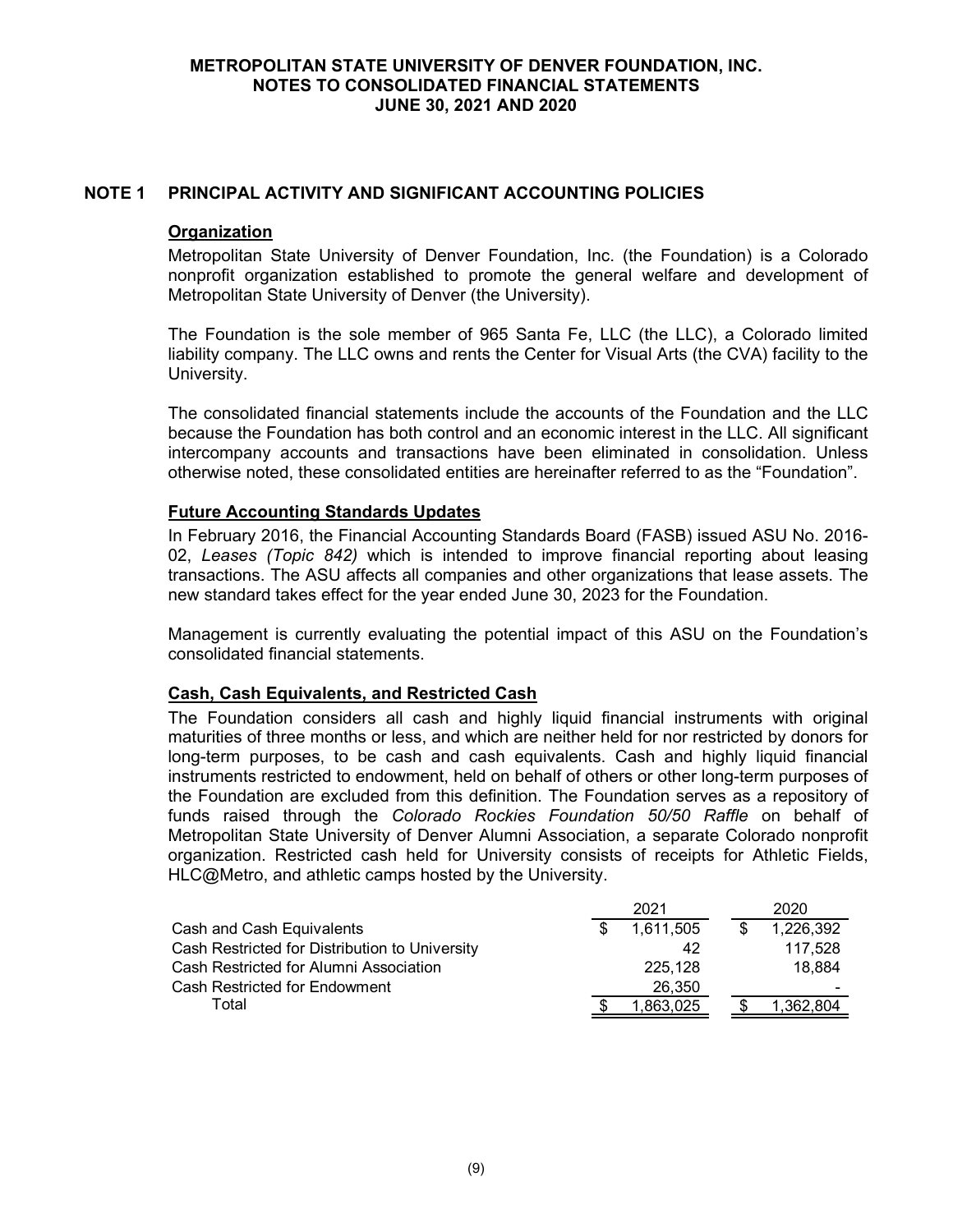# **NOTE 1 PRINCIPAL ACTIVITY AND SIGNIFICANT ACCOUNTING POLICIES (CONTINUED)**

#### **Promises to Give**

Unconditional promises to give expected to be collected within one year are recorded at net realizable value. Unconditional promises to give expected to be collected in future years are initially recorded at fair value using present value techniques incorporating risk-adjusted discount rates designed to reflect the assumptions market participants would use in pricing the asset. In subsequent years, amortization of the discounts is included in contribution revenue in the consolidated statements of activities. Management's estimate of the allowance for uncollectible promises to give is based on historical collection rates and an analysis of the collectability of individual promises.

# **Property and Equipment**

Property and equipment additions over \$5,000 with useful lives exceeding one year are recorded at cost, or if donated, at fair value on the date of donation. Depreciation is computed using the straight-line method over the estimated useful lives of the assets, at present only the building at 965 Santa Fe is subject to depreciation over a 30-year useful life. When assets are sold or otherwise disposed of, the cost and related depreciation are removed from the accounts, and any remaining gain or loss is included in the consolidated statements of activities. Costs of maintenance and repairs that do not improve or extend the useful lives of the respective assets are expensed when incurred.

The Foundation reviews the carrying values of property and equipment for impairment whenever events or circumstances indicate that the carrying value of an asset may not be recoverable from the estimated future cash flows expected to result from its use and eventual disposition. When considered impaired, an impairment loss is recognized to the extent carrying value exceeds the fair value of the asset. There were no indicators of asset impairment during the years ended June 30, 2021 and 2020.

Property and equipment also includes works of art which are capitalized at original cost, or fair value if donated, and are not depreciated because the Foundation intends to preserve these assets in perpetuity.

# **Investments**

Investment purchases are recorded at cost, or if donated, at fair value on the date of donation. Thereafter, investments are reported at their fair values in the consolidated statements of financial position. Net investment return/(loss) is reported in the consolidated statements of activities and consists of interest and dividend income, realized and unrealized capital gains and losses, less external and direct internal investment expenses.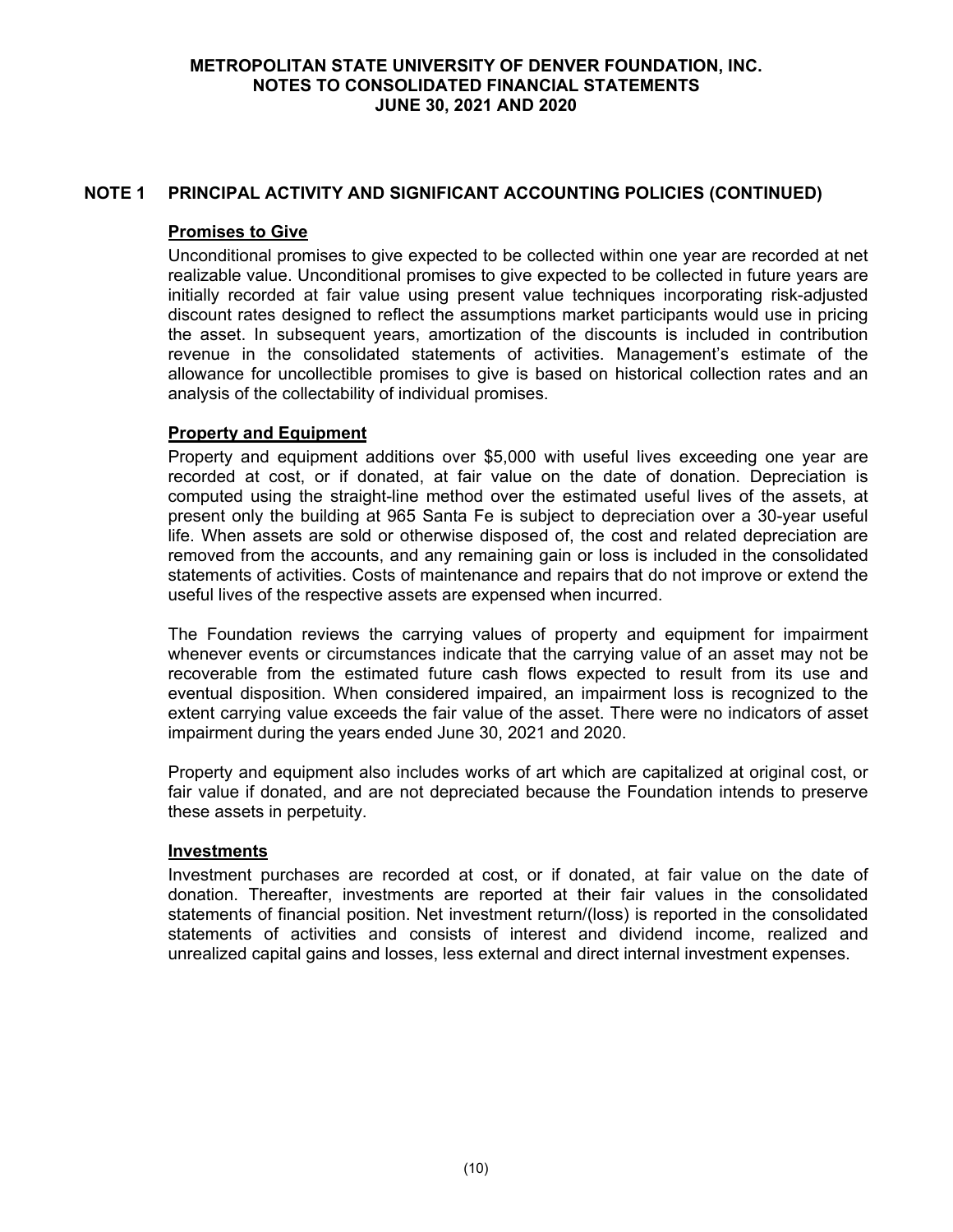### **NOTE 1 PRINCIPAL ACTIVITY AND SIGNIFICANT ACCOUNTING POLICIES (CONTINUED)**

#### **Net Assets**

Net assets, revenues, gains, and losses are classified based on the existence or absence of donor- (or certain grantor-) imposed restrictions. Accordingly, net assets and changes therein are classified and reported as follows:

*Net Assets Without Donor Restrictions* – Net assets available for use in general operations and not subject to donor- (or certain grantor-) imposed restrictions. The governing board has designated, from net assets without donor restrictions, net assets for a boarddesignated endowment (see Note 9).

*Net Assets With Donor Restrictions* – Net assets subject to donor- (or certain grantor-) imposed restrictions. Some donor-imposed restrictions are temporary in nature, such as those that will be met by the passage of time or other events specified by the donor. Other donor-imposed restrictions are perpetual in nature, where the donor stipulates that resources be maintained in perpetuity. The Foundation reports contributions restricted by donors as increases in net assets with donor restrictions if they are received with donor stipulations that limit the use of the donated assets. When a donor restriction expires, that is, when a stipulated time restriction ends or purpose restriction is accomplished, net assets with donor restrictions are reclassified to net assets without donor restrictions and reported in the consolidated statements of activities as net assets released from restrictions.

#### **Revenue Recognition**

The Foundation records contributions in accordance with the requirements of accounting principles generally accepted in the United States of America for nonprofit entities. The Foundation recognizes revenue for contributions (and grants considered to be contributions) based upon the presence or absence of donor-imposed conditions. For those contributions absent of donor-imposed conditions, revenues are recognized at the time the Foundation is notified of the contribution and that promise is verified, regardless of the timing of cash receipt. For contributions with donor-imposed conditions – that is, those with a measurable performance or other barrier and a right of return or release – revenues are recognized at the time the conditions are substantially met, regardless of the timing of cash receipt.

Promises to give are recognized initially at fair value. Fair value is estimated giving consideration to anticipated future cash receipts (after allowance is made for uncollectible contributions) and discounting such amounts at a risk-adjusted rate commensurate with the duration of the donor's payment plan. Amortization of the discounts is recorded as additional contributions revenue.

When a donor restriction expires, that is, when a stipulated time restriction ends, or the purpose of the restriction is accomplished, net assets with restrictions are reclassified to net assets without restrictions and reported in the consolidated statements of activities as Net Assets Released from Restrictions.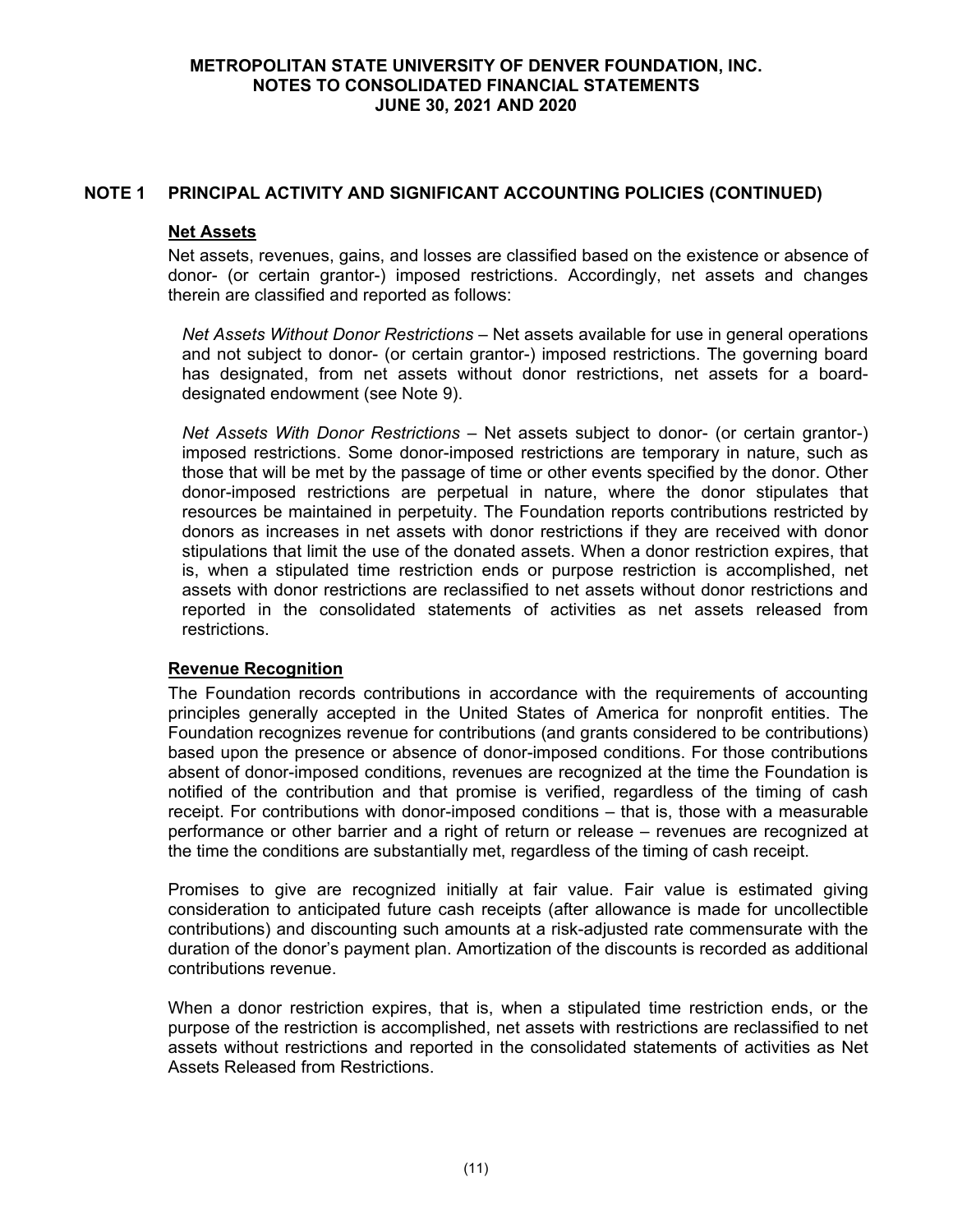### **NOTE 1 PRINCIPAL ACTIVITY AND SIGNIFICANT ACCOUNTING POLICIES (CONTINUED)**

#### **Revenue Recognition (Continued)**

Contributions of assets other than cash are recorded at their estimated fair value. Contributions of services are recognized if the services received (a) create or enhance nonfinancial assets or (b) require specialized skills, are provided by individuals possessing those skills, and would typically need to be purchased if not provided by donation.

### **Donated Professional Services, In-Kind Contributions, and Services Received from the University**

Volunteers contribute significant amounts of time to the Foundation's program services, administration, and fundraising and development activities; however, the consolidated financial statements do not reflect the value of these contributed services because they do not meet recognition criteria prescribed by accounting principles generally accepted in the United States of America. Contributed goods are recorded at fair value at the date of donation. Donated services received from Affiliated Organizations are recorded at the respective fair values of the services received in accordance with accounting principles generally accepted in the United States of America (see Note 10).

### **Functional Allocation of Expenses**

The costs of program and supporting services activities have been summarized on a functional basis in the consolidated statements of activities. The consolidated statements of functional expenses present the natural classification detail of expenses by function. Program activities are those that are conducted in accordance with the Foundation's nature of operations and certain necessary costs. Management and general activities are those that are not identifiable with a single program or fundraising activity, but that are indispensable to the conduct of those activities and to the Foundation's existence. Fundraising activities involve inducing potential donors to contribute money, securities, services, materials, facilities, other assets, or time. Costs that are directly attributable to a specific functional area of the Foundation are reported as expenses of those functional areas. Certain other costs that benefit multiple functional areas have been allocated across program and supporting services based on management's best estimate of the functions that benefit from the expense.

#### **Reclassification**

Certain reclassifications of amounts previously reported have been made to the accompanying consolidated financial statements to maintain consistency between periods presented. The reclassification had no impact on previously reported net assets.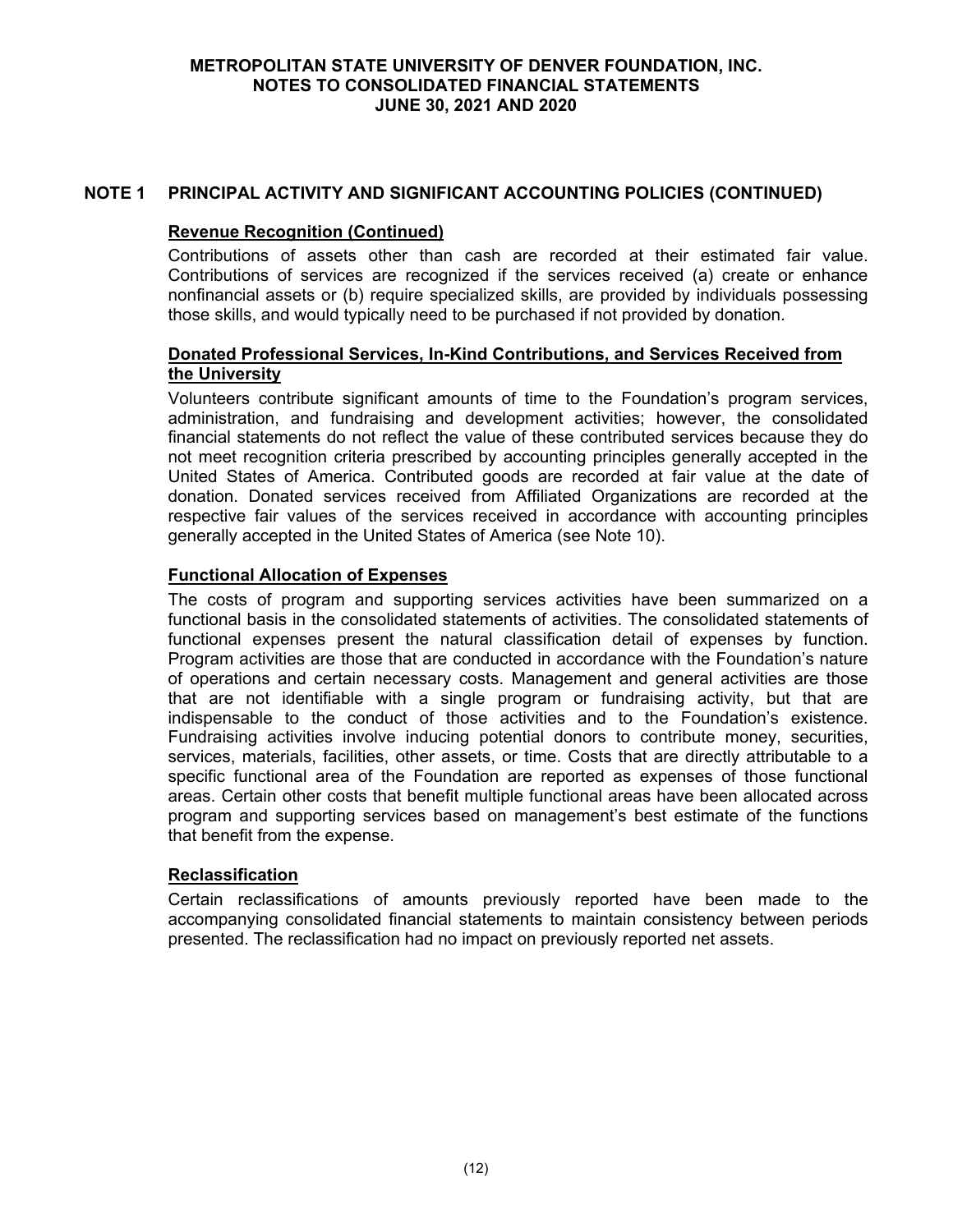# **NOTE 1 PRINCIPAL ACTIVITY AND SIGNIFICANT ACCOUNTING POLICIES (CONTINUED)**

# **Income Taxes**

The Foundation is organized as a Colorado nonprofit corporation and has been recognized by the Internal Revenue Service (IRS) as exempt from federal income taxes under Section 501(a) of the Internal Revenue Code as an organization described in Section 501(c)(3), qualifies for the charitable contribution deduction under Section  $170(b)(1)(A)(iv)$ , and has been determined not to be a private foundation under Section 509(a)(1). The LLC is treated as a disregarded entity for tax purposes, and is incorporated into the tax return filed by the Foundation.

The Foundation is annually required to file a Return of Organization Exempt from Income Tax (Form 990) with the IRS. In addition, the Foundation is subject to income tax on net income that is derived from business activities that are unrelated to its exempt purposes. The Foundation files an Exempt Organization Business Income Tax Return (Form 990-T) with the IRS to report its unrelated business taxable income.

Management believes that the Foundation has appropriate support for any tax positions taken affecting its annual filing requirements, and as such, does not have any uncertain tax positions that are material to the consolidated financial statements. The Foundation would recognize future accrued interest and penalties related to unrecognized tax benefits and liabilities in income tax expense if such interest and penalties are incurred.

# **Estimates**

The preparation of the consolidated financial statements in conformity with accounting principles generally accepted in the United States of America requires management to make estimates and assumptions that affect the reported amounts of assets and liabilities at the date of the consolidated financial statements and the reported amounts of revenues and expenses during the reporting period. Actual results could differ from those estimates and those differences could be material.

# **Financial Instruments and Credit Risk**

The Foundation manages deposit concentration risk by placing cash and money market accounts with financial institutions believed by management to be creditworthy. At times, amounts on deposit may exceed insured limits or include uninsured investments in money market mutual funds. To date, the Foundation has not experienced losses in any of these accounts. Credit risk associated with promises to give is considered to be limited due to high historical collection rates and because substantial portions of the outstanding amounts are due from individuals, corporations, and foundations supportive of the Foundation's mission. Investments are made by diversified investment managers whose performance is monitored by management and the Investment Committee of the Board of Directors. Although the fair values of investments are subject to fluctuation on a year-to-year basis, management believes that the investment policies and guidelines are prudent for the long-term welfare of the Foundation.

# **Subsequent Events**

The Foundation has evaluated subsequent events through September 29, 2021, the date the consolidated financial statements were available to be issued.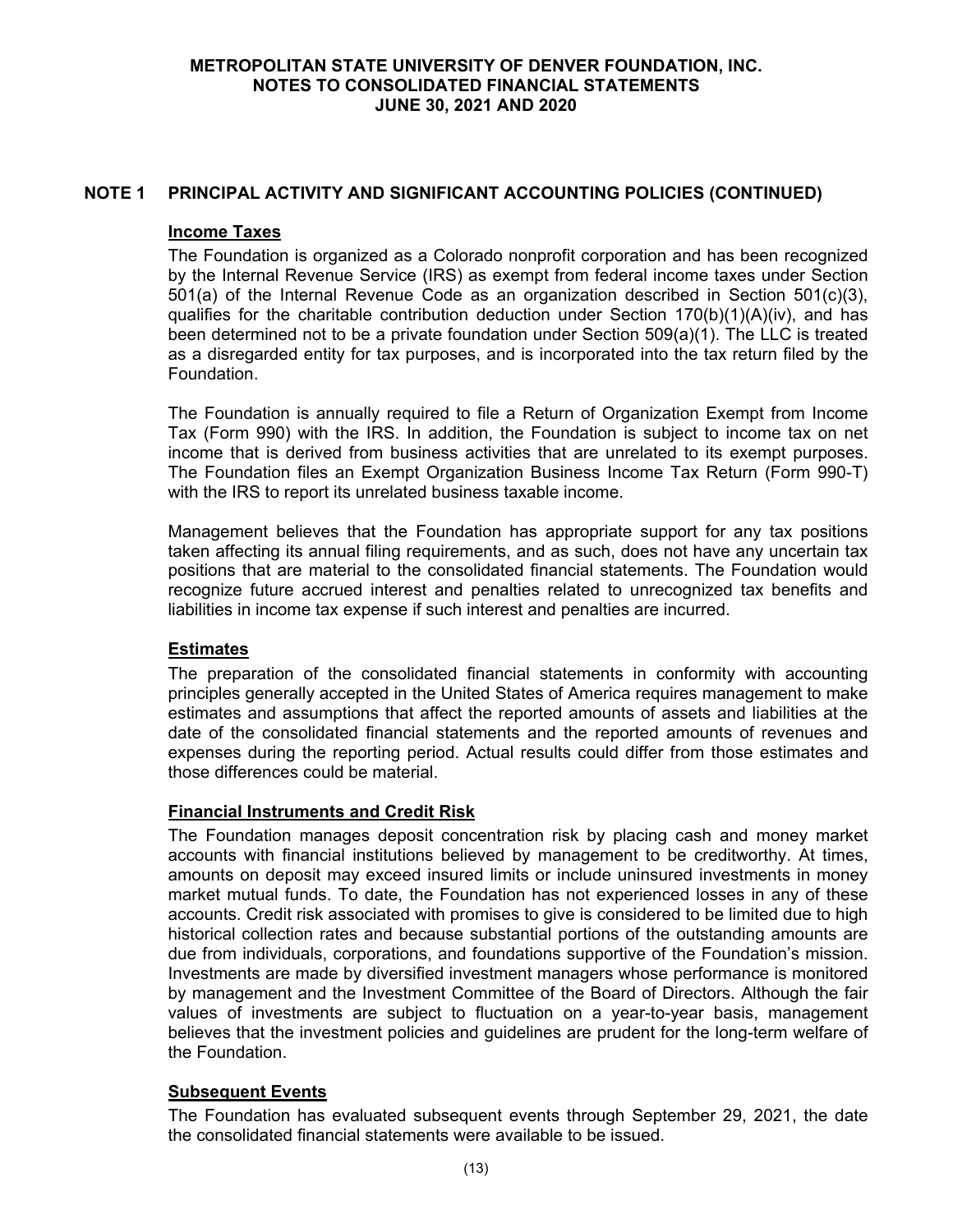# **NOTE 2 LIQUIDITY AND AVAILABILITY**

Financial assets available for general expenditure, that is, without donor or other restrictions limiting their use, within one year of the consolidated statements of financial position date, comprise the following as of June 30:

|                            | 2021      |  | 2020      |
|----------------------------|-----------|--|-----------|
| Cash and Cash Equivalents  | 1.611.505 |  | 1,226,392 |
| Investments                | 3.794.150 |  | 1.248.078 |
| Receivable from University | 3.814     |  | 8.916     |
| Total                      | 5.409.469 |  | 2.483.386 |

The Foundation's liquidity is structured so its financial assets are available as its general expenditures, liabilities, and other obligations come due. A portion of Foundation's operations is funded by investment income without donor restrictions which is expendable as needed. To manage unanticipated liquidity needs, the Foundation will calculate, on a regular basis, assumed liquidity requirements for the Non-Endowment assets. These projections will provide a net total assumed liquidity dollar amount that the Foundation has readily available for expenditures.

The Foundation's endowment funds consist of donor-restricted and board-designated endowments. Income from earnings are distributed annually from each qualifying endowment fund to its associated expendable account to be available for fulfilling each individual's restricted purpose. The endowment has a spending policy statement, which uses the banded inflation method to determine endowment distributions (see Note 7).

Although no spending is intended from the board-designated endowment (other than amounts appropriated for general expenditures as part of annual endowment spending appropriation), these amounts could be made available if necessary.

# **NOTE 3 FAIR VALUE MEASUREMENTS AND DISCLOSURES**

Certain assets are reported at fair value in the consolidated financial statements. Fair value is the price that would be received to sell an asset in an orderly transaction in the principal, or most advantageous, market at the measurement date under current market conditions regardless of whether that price is directly observable or estimated using another valuation technique. Inputs used to determine fair value refer broadly to the assumptions that market participants would use in pricing the asset, including assumptions about risk. Inputs may be observable or unobservable. Observable inputs are inputs that reflect the assumptions market participants would use in pricing the asset based on market data obtained from sources independent of the reporting entity. Unobservable inputs are inputs that reflect the reporting entity's own assumptions about the assumptions market participants would use in pricing the asset based on the best information available.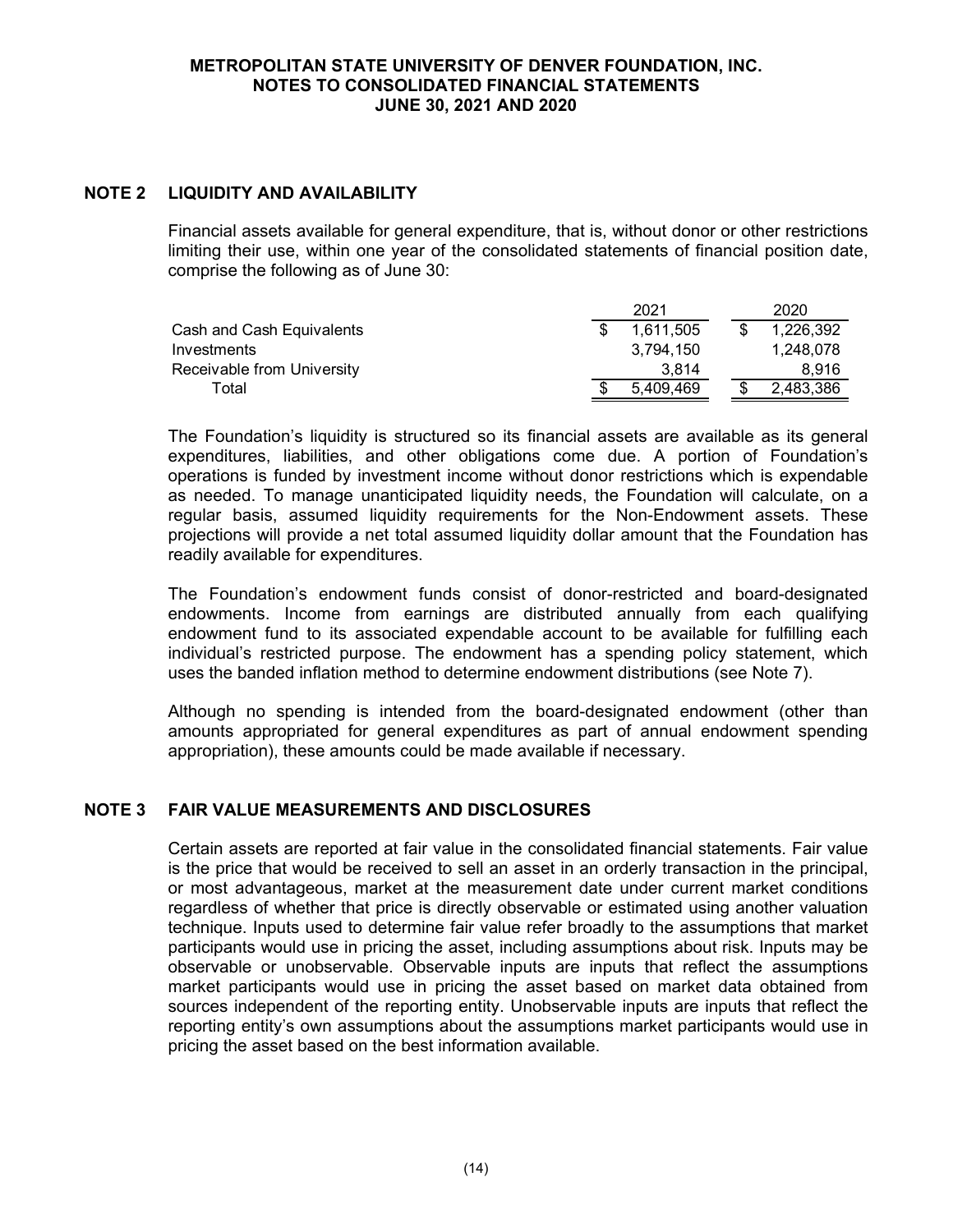### **NOTE 3 FAIR VALUE MEASUREMENTS AND DISCLOSURES (CONTINUED)**

A three-tier hierarchy categorizes the inputs as follows:

*Level 1* – Quoted prices (unadjusted) in active markets for identical assets that the Foundation can access at the measurement date.

*Level 2* – Inputs other than quoted prices included within Level 1 that are observable for the asset, either directly or indirectly. These include quoted prices for similar assets in active markets, quoted prices for identical or similar assets in markets that are not active, inputs other than quoted prices that are observable for the asset, and marketcorroborated inputs.

*Level 3* – Unobservable inputs for the asset. In these situations, the Foundation develops inputs using the best information available in the circumstances.

In some cases, the inputs used to measure the fair value of an asset might be categorized within different levels of the fair value hierarchy. In those cases, the fair value measurement is categorized in its entirety in the same level of the fair value hierarchy as the lowest level input that is significant to the entire measurement. Assessing the significance of a particular input to entire measurement requires judgment, taking into account factors specific to the asset. The categorization of an asset within the hierarchy is based upon the pricing transparency of the asset and does not necessarily correspond to the Foundation's assessment of the quality, risk or liquidity profile of the asset.

A significant portion of the Foundation's investment assets are classified within Level 1 because they are comprised of open-end mutual funds and investment trusts with readily determinable fair values based on daily redemption values.

The fair value of the Foundation's investment in private equity is reported at fair value, as determined by the Foundation, utilizing the most current information provided by the investee. This is considered to be a Level 3 measurement.

The Foundation uses net asset value (NAV) per share, or its equivalent, such as member units, as a practical expedient to estimate the fair value of a limited liability company, which does not have a readily determinable fair value. The investment, which is valued using NAV per share as practical expedient is not classified in the fair value hierarchy.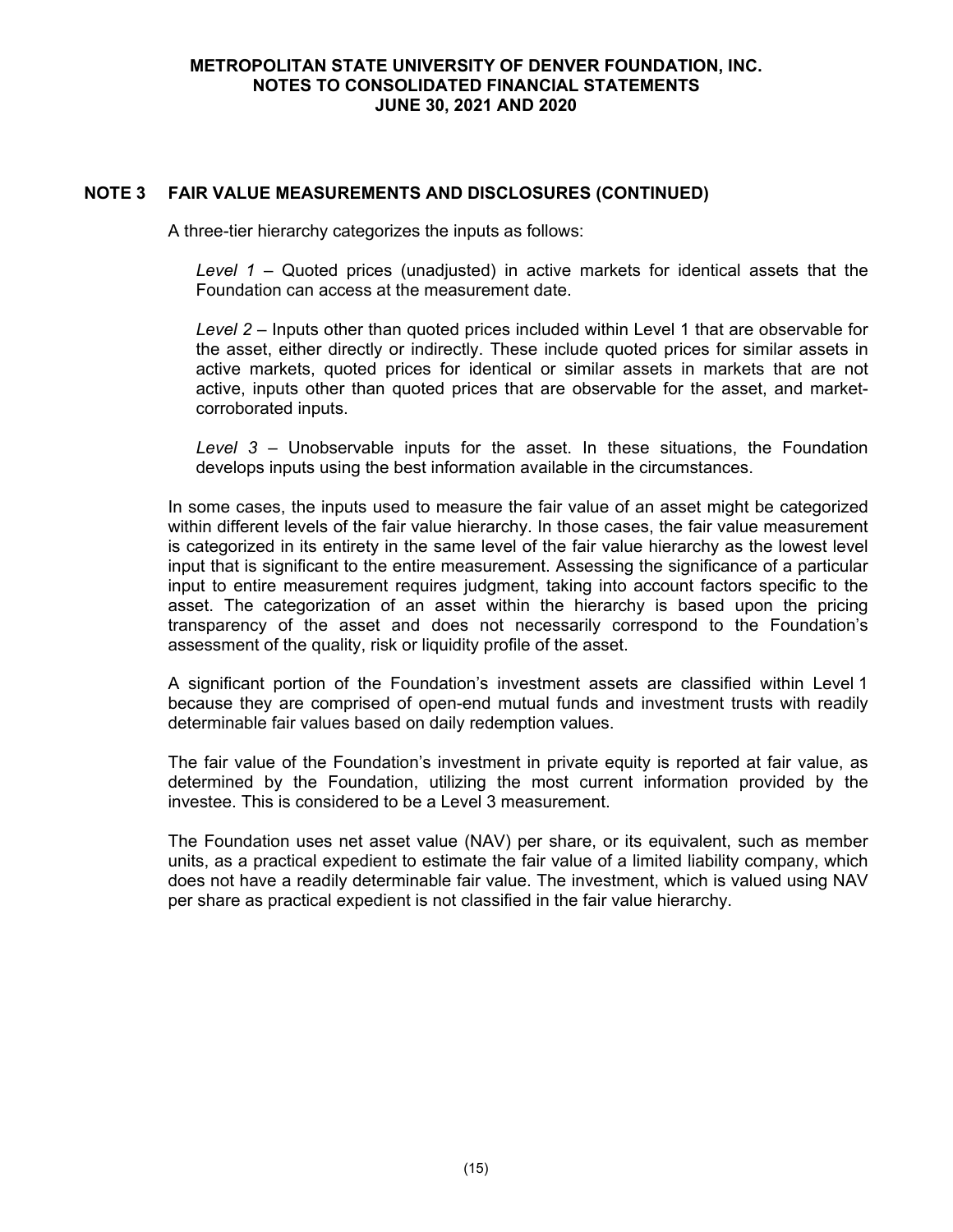# **NOTE 3 FAIR VALUE MEASUREMENTS AND DISCLOSURES (CONTINUED)**

The following table presents assets measured at fair value on a recurring basis, except those measured at cost or by using NAV per share as a practical expedient, as identified below, at June 30:

|                                       |                  |                       |            | 2021        |                                              |              |
|---------------------------------------|------------------|-----------------------|------------|-------------|----------------------------------------------|--------------|
|                                       |                  |                       |            |             | Fair Value Measurements at Report Date Using |              |
|                                       |                  | Quoted                |            |             |                                              |              |
|                                       |                  | Prices in             |            | Significant |                                              |              |
|                                       |                  | <b>Active Markets</b> |            | Other       | Significant                                  |              |
|                                       |                  | for Identical         |            | Observable  | Unobservable                                 | Investments  |
|                                       |                  | Assets                |            | Inputs      | Inputs                                       | Measured at  |
|                                       | Total            | (Level 1)             |            | (Level 2)   | (Level 3)                                    | <b>NAV</b>   |
| Investments:                          |                  |                       |            |             |                                              |              |
| Cash and Money Market Funds (at Cost) | \$<br>1,874,137  | \$<br>1,874,137       | \$         |             | \$                                           | \$           |
| <b>Fixed Income Mutual Funds:</b>     |                  |                       |            |             |                                              |              |
| U.S. Government Securities            | 1,588,852        | 1,588,852             |            |             |                                              |              |
| Bond                                  | 2,002,615        | 2,002,615             |            |             |                                              |              |
| <b>Emerging Market Funds</b>          | 316,795          | 316,795               |            |             |                                              |              |
| High-Yield Bond                       | 648,018          | 648,018               |            |             |                                              |              |
| Equity and Other Mutual Funds:        |                  |                       |            |             |                                              |              |
| U.S. Common Stocks                    | 2,766,779        | 2,766,779             |            |             |                                              |              |
| Small to Mid-Cap Equity               | 1,048,031        | 1,048,031             |            |             |                                              |              |
| <b>International Equity</b>           | 700,660          | 700,660               |            |             |                                              |              |
| <b>Emerging Market</b>                | 435,597          | 435,597               |            |             |                                              |              |
| <b>Real Estate Investment Trusts</b>  | 114,388          | 114,388               |            |             |                                              |              |
| <b>Private Equity</b>                 | 5,499            |                       |            |             | 5,499                                        |              |
| Total                                 | 11,501,371       | \$<br>11,495,872      | $\sqrt{2}$ |             | \$<br>5,499                                  | \$           |
| <b>Endowment Investments:</b>         |                  |                       |            |             |                                              |              |
| Cash and Money Market Funds (at Cost) | \$<br>72,280     | \$<br>72,280          | \$         |             | \$                                           | \$           |
| <b>Fixed Income Mutual Funds:</b>     |                  |                       |            |             |                                              |              |
| U.S. Government Securities            | 716,245          | 716,245               |            |             |                                              |              |
| Bond                                  | 5,457,931        | 5,457,931             |            |             |                                              |              |
| <b>Emerging Market Funds</b>          | 800,250          | 800,250               |            |             |                                              |              |
| High-Yield Bond                       | 1,843,602        | 1,843,602             |            |             |                                              |              |
| Equity and Other Mutual Funds:        |                  |                       |            |             |                                              |              |
| U.S. Common Stocks                    | 6,940,361        | 6,940,361             |            |             |                                              |              |
| Small to Mid-Cap Equity               | 2,700,668        | 2,700,668             |            |             |                                              |              |
| International Equity                  | 1,894,804        | 1,894,804             |            |             |                                              |              |
| <b>Emerging Market</b>                | 1,174,210        | 1,174,210             |            |             |                                              |              |
| <b>Real Estate Investment Trusts</b>  | 256,530          | 256,530               |            |             |                                              |              |
| <b>Limited Partnership</b>            | 20,409           |                       |            |             |                                              | 20,409       |
| Total                                 | \$<br>21,877,290 | \$<br>21,856,881      | \$         |             | \$<br>$\overline{\phantom{a}}$               | \$<br>20,409 |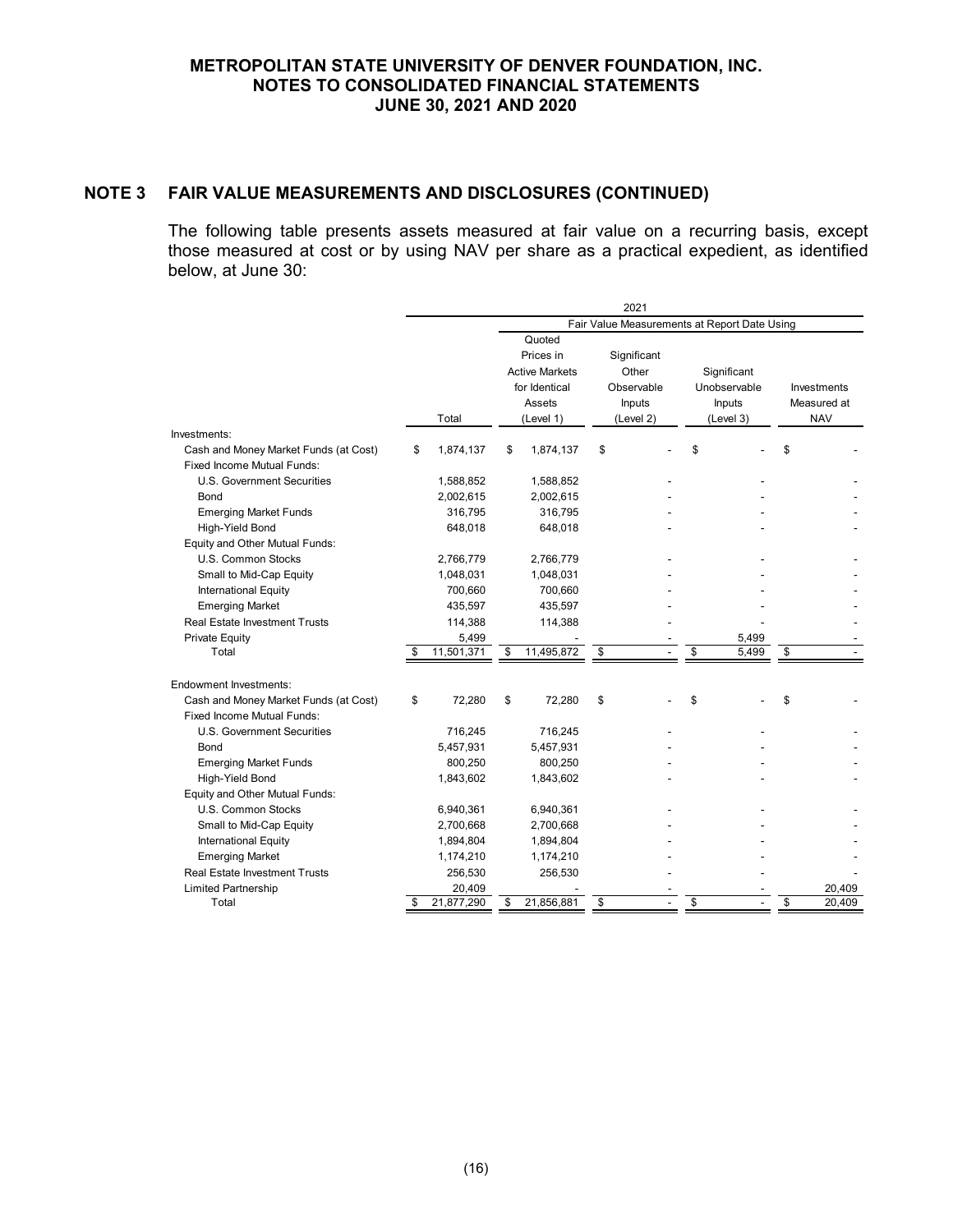# **NOTE 3 FAIR VALUE MEASUREMENTS AND DISCLOSURES (CONTINUED)**

The following table presents assets measured at fair value on a recurring basis, except those measured at cost or by using NAV per share as a practical expedient, as identified below, at June 30:

|                                       | 2020 |            |    |                                        |    |                     |    |                                              |    |             |  |
|---------------------------------------|------|------------|----|----------------------------------------|----|---------------------|----|----------------------------------------------|----|-------------|--|
|                                       |      |            |    |                                        |    |                     |    | Fair Value Measurements at Report Date Using |    |             |  |
|                                       |      |            |    | Quoted<br>Prices in                    |    | Significant         |    |                                              |    |             |  |
|                                       |      |            |    | <b>Active Markets</b><br>for Identical |    | Other<br>Observable |    | Significant<br>Unobservable                  |    | Investments |  |
|                                       |      |            |    | Assets                                 |    | Inputs              |    | Inputs                                       |    | Measured at |  |
|                                       |      | Total      |    | (Level 1)                              |    | (Level 2)           |    | (Level 3)                                    |    | <b>NAV</b>  |  |
| Investments:                          |      |            |    |                                        |    |                     |    |                                              |    |             |  |
| Cash and Money Market Funds (at Cost) | \$   | 1,205,908  | \$ |                                        | \$ |                     | \$ |                                              | \$ |             |  |
| <b>Fixed Income Mutual Funds:</b>     |      |            |    |                                        |    |                     |    |                                              |    |             |  |
| U.S. Government Securities            |      | 1,415,860  |    | 1,415,860                              |    |                     |    |                                              |    |             |  |
| Bond                                  |      | 1,464,736  |    | 1,464,736                              |    |                     |    |                                              |    |             |  |
| High-Yield Bond                       |      | 310,038    |    | 310,038                                |    |                     |    |                                              |    |             |  |
| Equity and Other Mutual Funds:        |      |            |    |                                        |    |                     |    |                                              |    |             |  |
| U.S. Common Stocks                    |      | 2,357,583  |    | 2,357,583                              |    |                     |    |                                              |    |             |  |
| Small to Mid-Cap Equity               |      | 800,104    |    | 800,104                                |    |                     |    |                                              |    |             |  |
| International Equity                  |      | 601,996    |    | 601,996                                |    |                     |    |                                              |    |             |  |
| <b>Emerging Market</b>                |      | 302,073    |    | 302,073                                |    |                     |    |                                              |    |             |  |
| <b>Futures and Commodity</b>          |      | 203,317    |    | 203,317                                |    |                     |    |                                              |    |             |  |
| <b>Real Estate Investment Trusts</b>  |      | 84,553     |    | 84,553                                 |    |                     |    |                                              |    |             |  |
| <b>Limited Partnership</b>            |      | 184,300    |    |                                        |    |                     |    |                                              |    | 184,300     |  |
| <b>Private Equity</b>                 |      | 9,210      |    |                                        |    |                     |    | 9,210                                        |    |             |  |
| Total                                 |      | 8,939,678  | \$ | 7,540,260                              | \$ |                     | \$ | 9,210                                        | \$ | 184,300     |  |
| Endowment Investments:                |      |            |    |                                        |    |                     |    |                                              |    |             |  |
| Cash and Money Market Funds (at Cost) | \$   | 657,751    | \$ |                                        | \$ |                     | \$ |                                              | \$ |             |  |
| <b>Fixed Income Mutual Funds:</b>     |      |            |    |                                        |    |                     |    |                                              |    |             |  |
| U.S. Government Securities            |      | 728,573    |    | 728,573                                |    |                     |    |                                              |    |             |  |
| Bond                                  |      | 3,632,907  |    | 3,632,907                              |    |                     |    |                                              |    |             |  |
| High-Yield Bond                       |      | 703,180    |    | 703,180                                |    |                     |    |                                              |    |             |  |
| Equity and Other Mutual Funds:        |      |            |    |                                        |    |                     |    |                                              |    |             |  |
| U.S. Common Stocks                    |      | 5,640,861  |    | 5,640,861                              |    |                     |    |                                              |    |             |  |
| Small to Mid-Cap Equity               |      | 1,914,267  |    | 1,914,267                              |    |                     |    |                                              |    |             |  |
| <b>International Equity</b>           |      | 1,504,378  |    | 1,504,378                              |    |                     |    |                                              |    |             |  |
| <b>Emerging Market</b>                |      | 747,479    |    | 747,479                                |    |                     |    |                                              |    |             |  |
| <b>Futures and Commodity</b>          |      | 844,128    |    | 844,128                                |    |                     |    |                                              |    |             |  |
| <b>Real Estate Investment Trusts</b>  |      | 189,620    |    | 189,620                                |    |                     |    |                                              |    |             |  |
| <b>Limited Partnership</b>            |      | 179,803    |    |                                        |    |                     |    |                                              |    | 179,803     |  |
| Total                                 | \$   | 16,742,947 | \$ | 15,905,393                             | \$ |                     | \$ |                                              | \$ | 179,803     |  |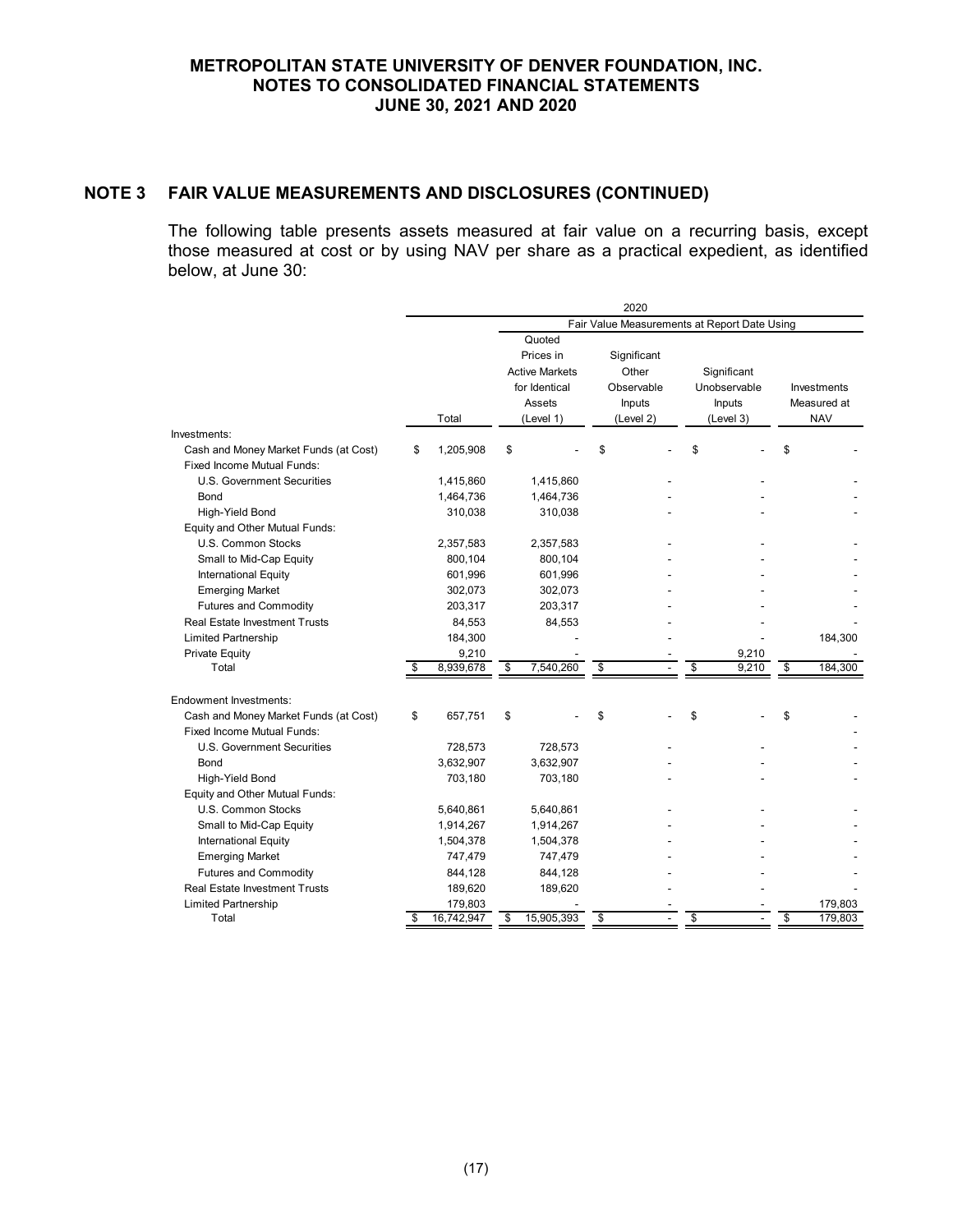# **NOTE 3 FAIR VALUE MEASUREMENTS AND DISCLOSURES (CONTINUED)**

Below is a reconciliation of the beginning and ending balances of the assets measured at fair value on a recurring basis using significant unobservable inputs (Level 3) for the years ended June 30:

|                                                                                                                              | 2021                                                               |                                     |                                                                       |                    |  |  |  |  |  |
|------------------------------------------------------------------------------------------------------------------------------|--------------------------------------------------------------------|-------------------------------------|-----------------------------------------------------------------------|--------------------|--|--|--|--|--|
|                                                                                                                              |                                                                    | Fair Value Measurement at           | <b>Report Date Using Significant</b><br>Unobservable Inputs (Level 3) |                    |  |  |  |  |  |
|                                                                                                                              | in Charitable                                                      | <b>Beneficial Interest</b><br>Trust | Private<br>Equity                                                     |                    |  |  |  |  |  |
| Balance - Beginning of Year<br>Net Realized and Unrealized Loss<br><b>Distributions</b>                                      | \$                                                                 |                                     | \$.                                                                   | 9,210<br>(3,711)   |  |  |  |  |  |
| Balance - End of Year                                                                                                        |                                                                    |                                     | \$                                                                    | 5,499              |  |  |  |  |  |
| Unrealized Loss Included in Net Investment Return and<br>Change in Beneficial Interest in the Statement of Activities        |                                                                    |                                     |                                                                       |                    |  |  |  |  |  |
| Relating to Assets Still Held at June 30, 2021                                                                               |                                                                    |                                     |                                                                       | (3,711)            |  |  |  |  |  |
|                                                                                                                              | 2020<br>Fair Value Measurement at<br>Report Date Using Significant |                                     |                                                                       |                    |  |  |  |  |  |
|                                                                                                                              | Unobservable Inputs (Level 3)                                      |                                     |                                                                       |                    |  |  |  |  |  |
|                                                                                                                              | in Charitable                                                      | <b>Beneficial Interest</b><br>Trust |                                                                       | Private<br>Equity  |  |  |  |  |  |
| Balance - Beginning of Year<br>Net Realized and Unrealized Gain (Loss)<br><b>Distributions</b>                               | \$                                                                 |                                     | \$                                                                    | 70,275<br>(61,065) |  |  |  |  |  |
| Balance - End of Year                                                                                                        |                                                                    |                                     |                                                                       | 9.210              |  |  |  |  |  |
| Unrealized Gain (Loss) Included in Net Investment Return and<br>Change in Beneficial Interest in the Statement of Activities |                                                                    |                                     |                                                                       |                    |  |  |  |  |  |
| Relating to Assets Still Held at June 30, 2020                                                                               | \$                                                                 |                                     |                                                                       | (61,065)           |  |  |  |  |  |

The Foundation has an investment in a limited liability company that calculates NAV per share, with a fair value of \$20,409 and \$364,103 at June 30, 2021 and 2020, respectively. Redemptions are permitted monthly and quarterly with a 90-day redemption notice. The Foundation has no unfunded commitments as of June 30, 2021 and 2020. The investment's objective is to provide exposure to European and U.S. subinvestment grade corporate debt while seeking to achieve total returns with modest volatility and focusing on capital preservation and risk mitigation.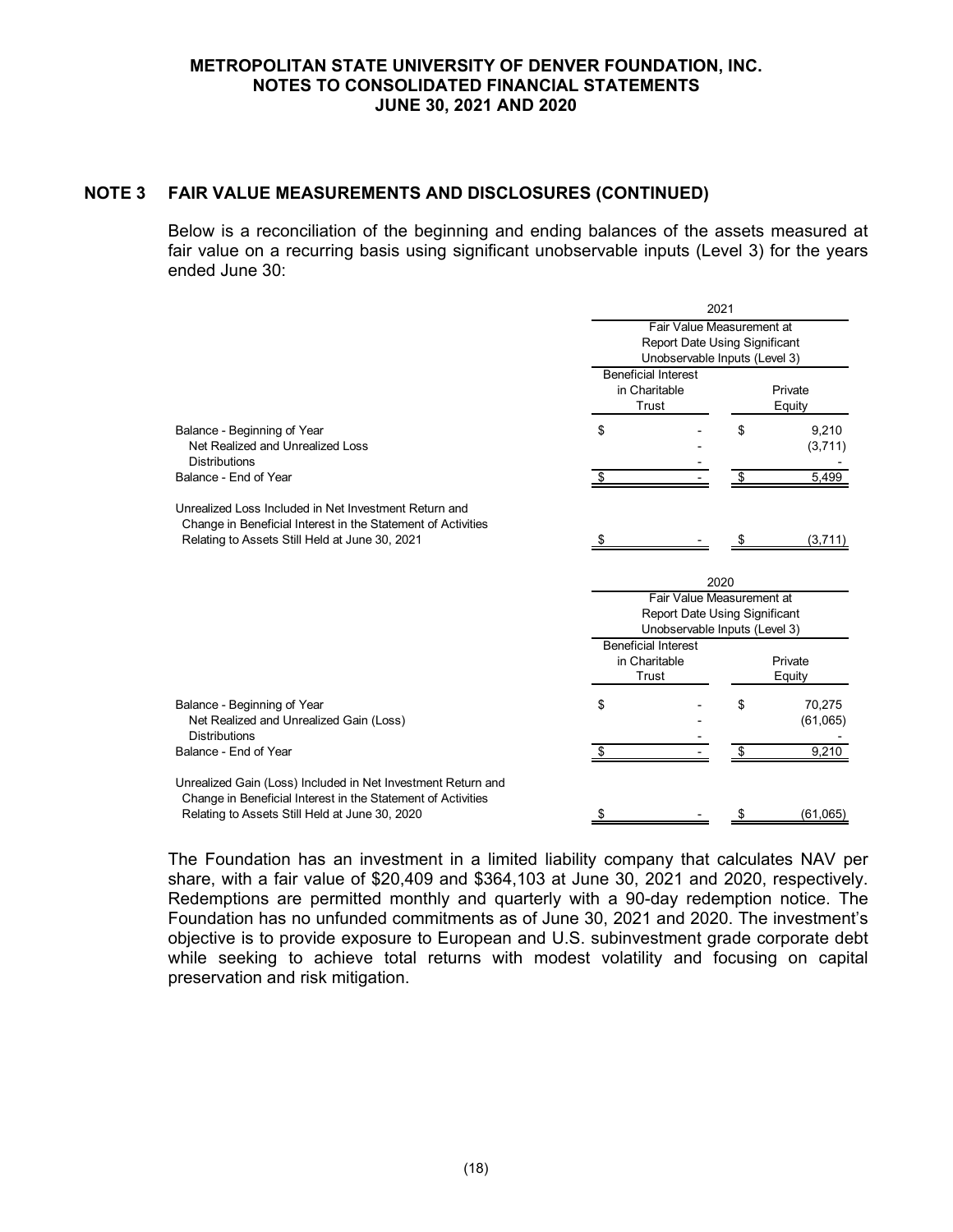#### **NOTE 4 PROMISES TO GIVE**

Unconditional promises to give are estimated to be collected as follows at June 30:

|                                                    |   | 2021      | 2020      |
|----------------------------------------------------|---|-----------|-----------|
| <b>Within One Year</b>                             | S | 2,288,290 | 2,160,073 |
| In One to Five Years                               |   | 674,252   | 851,749   |
| <b>Over Five Years</b>                             |   |           |           |
| Total                                              |   | 2,962,542 | 3,011,822 |
| Less: Discount to Net Present Value at             |   |           |           |
| Rates Ranging from 3.25% to 5.50%                  |   | (29, 854) | (48, 892) |
| Less: Allowance for Uncollectible Promises to Give |   | (25,000)  | (25,000)  |
| Total                                              |   | 2,907,688 | 2,937,930 |

Promises to give appear as follows in the consolidated statements of financial position:

|                                 | 2021      |  | 2020      |
|---------------------------------|-----------|--|-----------|
| Promises to Give. Net           | 1.635.910 |  | 1.624.727 |
| Endowment Promises to Give. Net | 1.271.778 |  | 1.313.203 |
| ™otal                           | 2.907.688 |  | 2.937.930 |

At June 30, 2021 and 2020, three and four donors accounted for 59% and 55% of total promises to give, respectively.

#### **NOTE 5 PROPERTY AND EQUIPMENT**

Property and equipment consists of the following at June 30:

|                                     | 2021          |   | 2020       |
|-------------------------------------|---------------|---|------------|
| Center for Visual Arts:             |               |   |            |
| Land                                | \$<br>456.400 | S | 456,400    |
| <b>Building</b>                     | 1,023,472     |   | 1,023,472  |
| Subtotal                            | 1,479,872     |   | 1,479,872  |
| Less: Accumulated Depreciation      | (407, 020)    |   | (371, 620) |
| Subtotal                            | 1,072,852     |   | 1,108,252  |
| Nondepreciated Artwork              | 261,950       |   | 261,950    |
| <b>Total Property and Equipment</b> | 1,334,802     |   | 1,370,202  |
|                                     |               |   |            |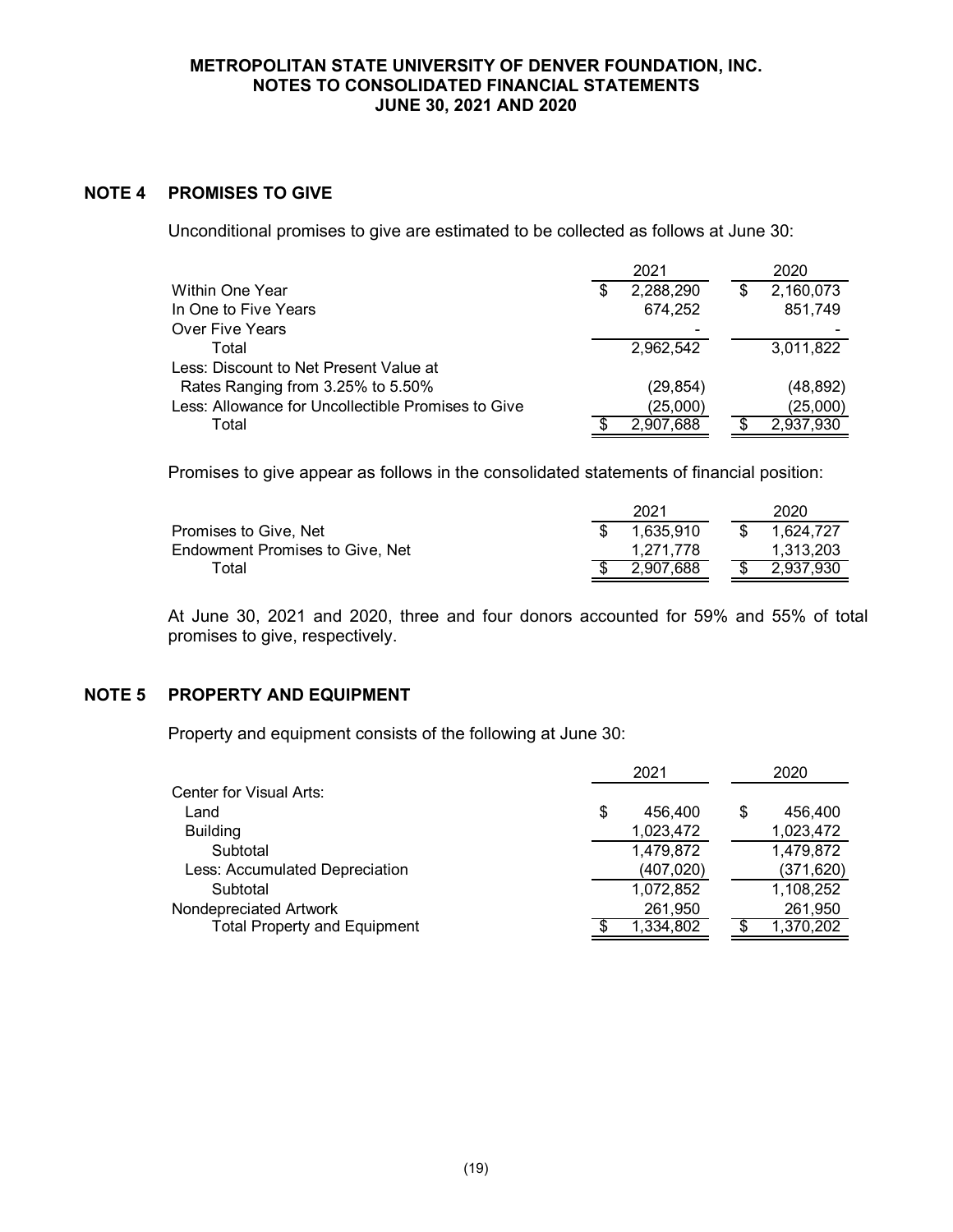### **NOTE 6 LEASES**

During the year ended June 30, 2010, the LLC purchased a commercial building at 965 Santa Fe Drive to house the operations of the CVA. Effective March 1, 2010, the LLC and the University entered into a three-year noncancellable lease which has since been renewed through June 30, 2022. Under the agreement, the University paid annual rent for the years ended June 30, 2021 and 2020 in the amount of \$100,000. In addition to the annual minimum rent, the University reimburses the LLC for actual expenses incurred for the maintenance and operation of the premises, which approximate \$29,000 and \$33,000 for the years ended June 30, 2021 and 2020, respectively.

### **NOTE 7 ENDOWMENT**

The Foundation's endowment (Endowment) is composed of 74 individual funds established by donors (Perpetual Endowment) and 138 purpose-restricted quasi-endowment funds (Quasi-Endowment). The funds were established by donors primarily to provide scholarships to eligible students of the University, and to support academic departments, student activities, and other purposes of the University. The Endowment also includes certain net assets without donor restrictions that have been designated for endowment by the Board of Directors (Board-Designated Endowment). Perpetual Endowment funds are charitable funds whose principal must be preserved in perpetuity as a condition imposed by the donor. Quasi-Endowment funds are purpose-restricted gifts from donors whose principal is designated by the board and intended to be maintained in perpetuity, but which may be expended in accordance with the University's spending-rate policy, with no requirement that any such expenditure be replenished. Net assets associated with Endowment funds are classified and reported based on the existence or absence of donor-imposed restrictions.

The Foundation's Board of Directors has interpreted the Colorado Uniform Prudent Management of Institutional Funds Act (UPMIFA) as requiring the preservation of the fair values of original Perpetual Endowment gifts, as of each gift date, absent explicit donor instructions to the contrary. At June 30, 2021 and 2020, there were no contrary donor stipulations. As a result of this interpretation, the Foundation retains in perpetuity (a) the original value of initial and subsequent gift amounts (including promises to give net of discount and allowance for doubtful accounts donated to the Endowment and (b) any accumulations to the Endowment made in accordance with the direction of the applicable donor gift instrument at the time the accumulation is added. Donor-restricted amounts not required to be retained in perpetuity are subject to appropriation for expenditure in a manner consistent with the standard of prudence prescribed by UPMIFA. The following factors are considered in making a determination to appropriate or accumulate donor-restricted endowment funds:

- The duration and preservation of the fund
- The purposes of the Foundation and the donor-restricted endowment fund
- General economic conditions
- The possible effect of inflation and deflation
- The expected total return from income and the appreciation of investments
- Other resources of the Foundation
- The investment policies of the Foundation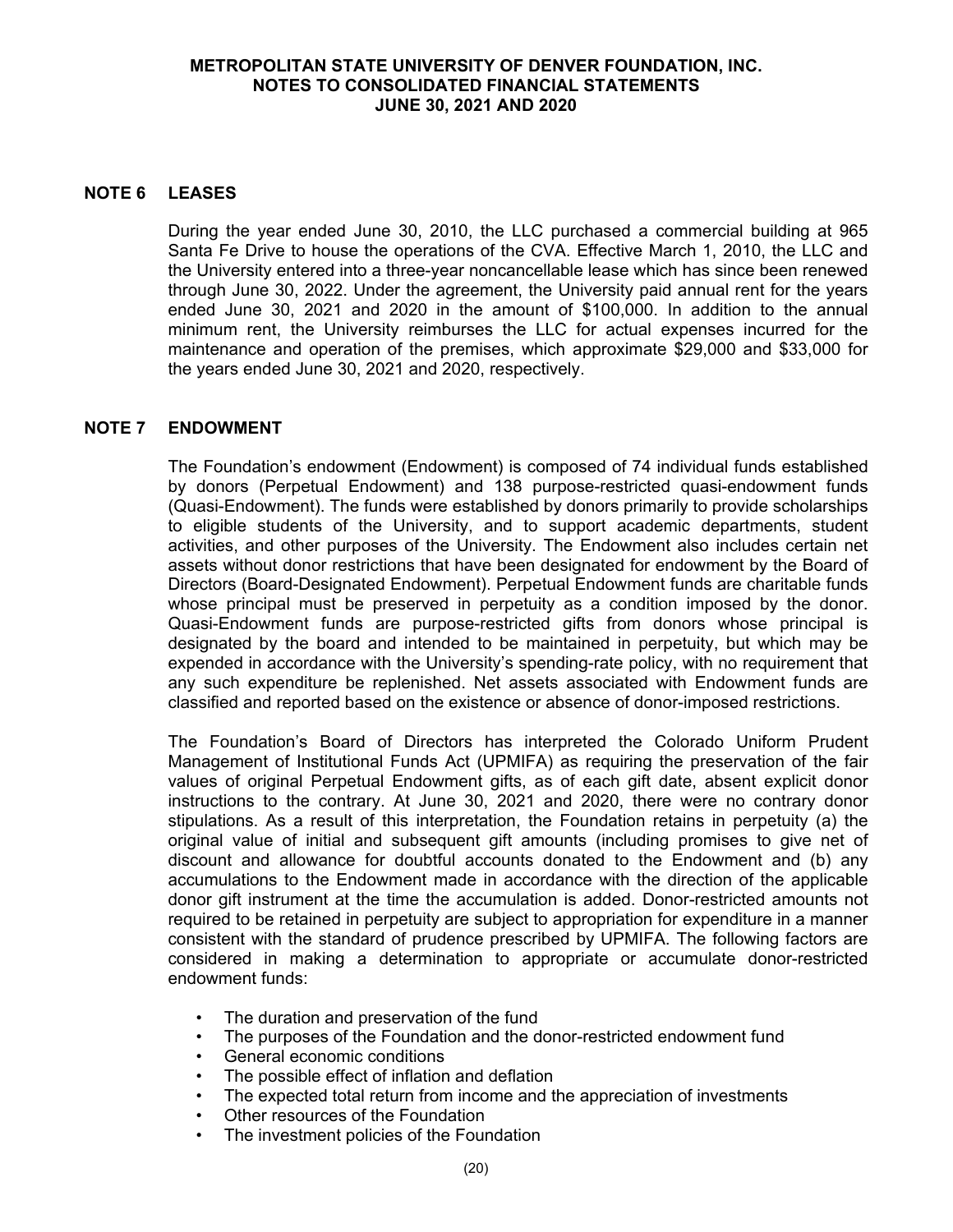# **NOTE 7 ENDOWMENT (CONTINUED)**

The Foundation had the following endowment net asset composition by type of fund as of June 30:

|                                                                                                                     | 2021 |                                     |    |                                          |    |                         |
|---------------------------------------------------------------------------------------------------------------------|------|-------------------------------------|----|------------------------------------------|----|-------------------------|
|                                                                                                                     |      | <b>Without Donor</b><br>Restriction |    | <b>With Donor</b><br><b>Restrictions</b> |    | Total                   |
| Board-Designated Endowment Funds<br>Purpose-Restricted Quasi-Endowment Funds                                        | \$   | 1,159,017                           | \$ | 11,167,907                               | \$ | 1,159,017<br>11,167,907 |
| Donor-Restricted Fndowment Funds:<br>Original Donor-Restricted Gift Amount<br>and Amounts Required to be Maintained |      |                                     |    |                                          |    |                         |
| in Perpetuity by Donor<br><b>Accumulated Investment Gains</b>                                                       |      |                                     |    | 8,939,632<br>1,908,862                   |    | 8,939,632<br>1,908,862  |
| Total                                                                                                               |      | 1,159,017                           | \$ | 22,016,401                               |    | 23,175,418              |
|                                                                                                                     |      |                                     |    | 2020                                     |    |                         |
| Board-Designated Endowment Funds<br>Purpose-Restricted Quasi-Endowment Funds                                        | \$   | 979,371                             | \$ | 8,256,610                                | \$ | 979,371<br>8,256,610    |
| Donor-Restricted Endowment Funds:<br>Original Donor-Restricted Gift Amount<br>and Amounts Required to be Maintained |      |                                     |    |                                          |    |                         |
| in Perpetuity by Donor<br><b>Accumulated Investment Gains</b>                                                       |      |                                     |    | 8,516,200<br>303,969                     |    | 8,516,200<br>303,969    |
| Total                                                                                                               |      | 979,371                             |    | 17,076,779                               |    | 18,056,150              |

From time to time, certain donor-restricted endowment funds may have fair values less than the amount required to be maintained by donors or by law (underwater endowments). The Foundation has interpreted UPMIFA to permit spending from underwater endowments in accordance with prudent measures required under law. At June 30, 2021 and 2020, deficiencies of \$-0- and \$34,543 have been reported in net assets with donor restrictions on those dates, respectively. The deficiencies resulted from unfavorable market fluctuations. The Foundation has suspended distributions from these funds until such time as the deficiencies are recovered via market returns; however, there is no legal obligation for the Foundation to fund the deficiencies.

#### **Investment and Spending Policies**

The Foundation has adopted investment and distribution policies for endowment assets that attempt to provide a predictable stream of funding to programs supported by the endowment. Under this policy, as approved by the Board of Directors, endowment assets are invested in a manner intended to maintain or increase the dollar value of the portfolio after annual distribution expenses and fees in order to provide the benefit intended by donors. To satisfy its long-term rate-of-return objectives, the Foundation relies on a totalreturn strategy in which investment returns are achieved through both capital appreciation (realized and unrealized) and current yield (interest and dividends). The Foundation targets a diversified asset allocation that places a greater emphasis on equity-based investments to achieve its long-term return objectives within prudent risk constraints.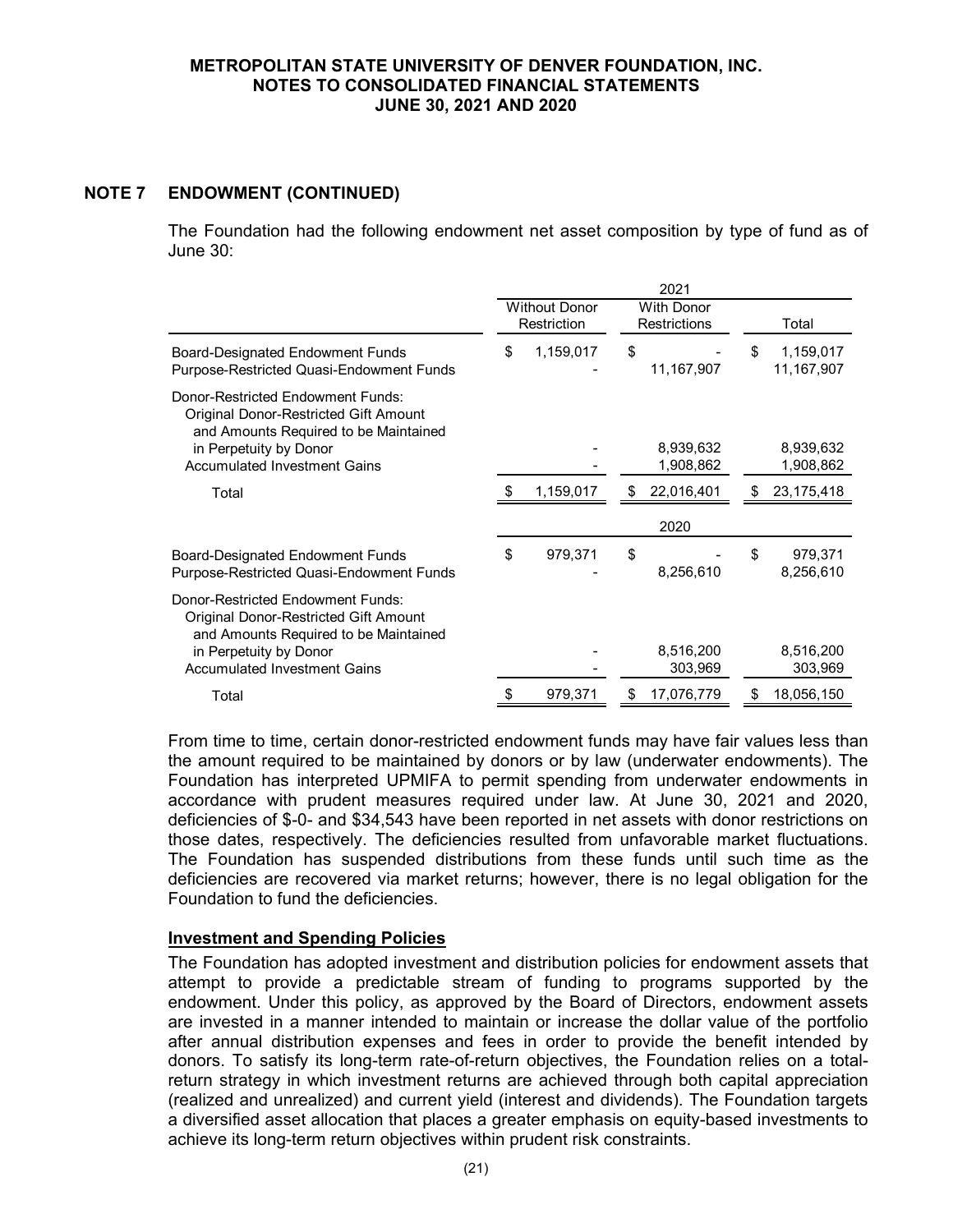#### **NOTE 7 ENDOWMENT (CONTINUED)**

# **Investment and Spending Policies (Continued)**

Effective January 1, 2014, the Foundation adopted a banded inflation method to determine endowment distributions based on the Higher Education Price Index (HEPI), with the resulting rate subject to a minimum of 3% and a maximum of 5%. Barring specific requirements for each individual endowment, distributions from Donor-Restricted Endowments are limited to the excess of the fair values of the Donor-Restricted Endowments over the sum of the original and subsequent gift amounts. In establishing this policy, the Foundation considered the long-term expected return on the Endowment, and set the rate with the objective of maintaining the purchasing power of the Endowment over time.

Changes in Endowment net assets are as follows for the years ended June 30:

|                                                                                                                                                                                                       |    |                                     | 2021                                                            |    |                                                                 |
|-------------------------------------------------------------------------------------------------------------------------------------------------------------------------------------------------------|----|-------------------------------------|-----------------------------------------------------------------|----|-----------------------------------------------------------------|
|                                                                                                                                                                                                       |    | <b>Without Donor</b><br>Restriction | <b>With Donor</b><br><b>Restrictions</b>                        |    | Total                                                           |
| Endowment Net Assets - Beginning of Year                                                                                                                                                              | \$ | 979,371                             | \$<br>17,076,779                                                | \$ | 18,056,150                                                      |
| Transfers, Net<br>Investment Return, Net<br>Contributions<br>Matching Pursuant to Donor Agreements<br>Appropriation of Endowment Assets<br>Pursuant to Spending-Rate Policy                           |    | 220,406<br>(40, 760)                | 15,913<br>3,717,397<br>1,776,182<br>12,500<br>(642, 074)        |    | 15,913<br>3,937,803<br>1,776,182<br>12,500<br>(682, 834)        |
| Change in Donor Intent                                                                                                                                                                                |    |                                     | 59,704                                                          |    | 59,704                                                          |
| Endowment Net Assets - End of Year                                                                                                                                                                    | -S | 1,159,017                           | \$<br>22,016,401                                                | S  | 23,175,418                                                      |
|                                                                                                                                                                                                       |    |                                     | 2020                                                            |    |                                                                 |
| Endowment Net Assets - Beginning of Year                                                                                                                                                              | \$ | 1,023,178                           | \$<br>15,867,910                                                | \$ | 16,891,088                                                      |
| Transfers, Net<br>Investment Return, Net<br>Contributions<br>Matching Pursuant to Donor Agreements<br>Appropriation of Endowment Assets<br>Pursuant to Spending-Rate Policy<br>Change in Donor Intent |    | (3,807)<br>(40,000)                 | 15,369<br>46,005<br>1,696,648<br>20,000<br>(623, 310)<br>54,157 |    | 15,369<br>42,198<br>1,696,648<br>20,000<br>(663, 310)<br>54,157 |
| Endowment Net Assets - End of Year                                                                                                                                                                    | \$ | 979,371                             | \$<br>17,076,779                                                | \$ | 18,056,150                                                      |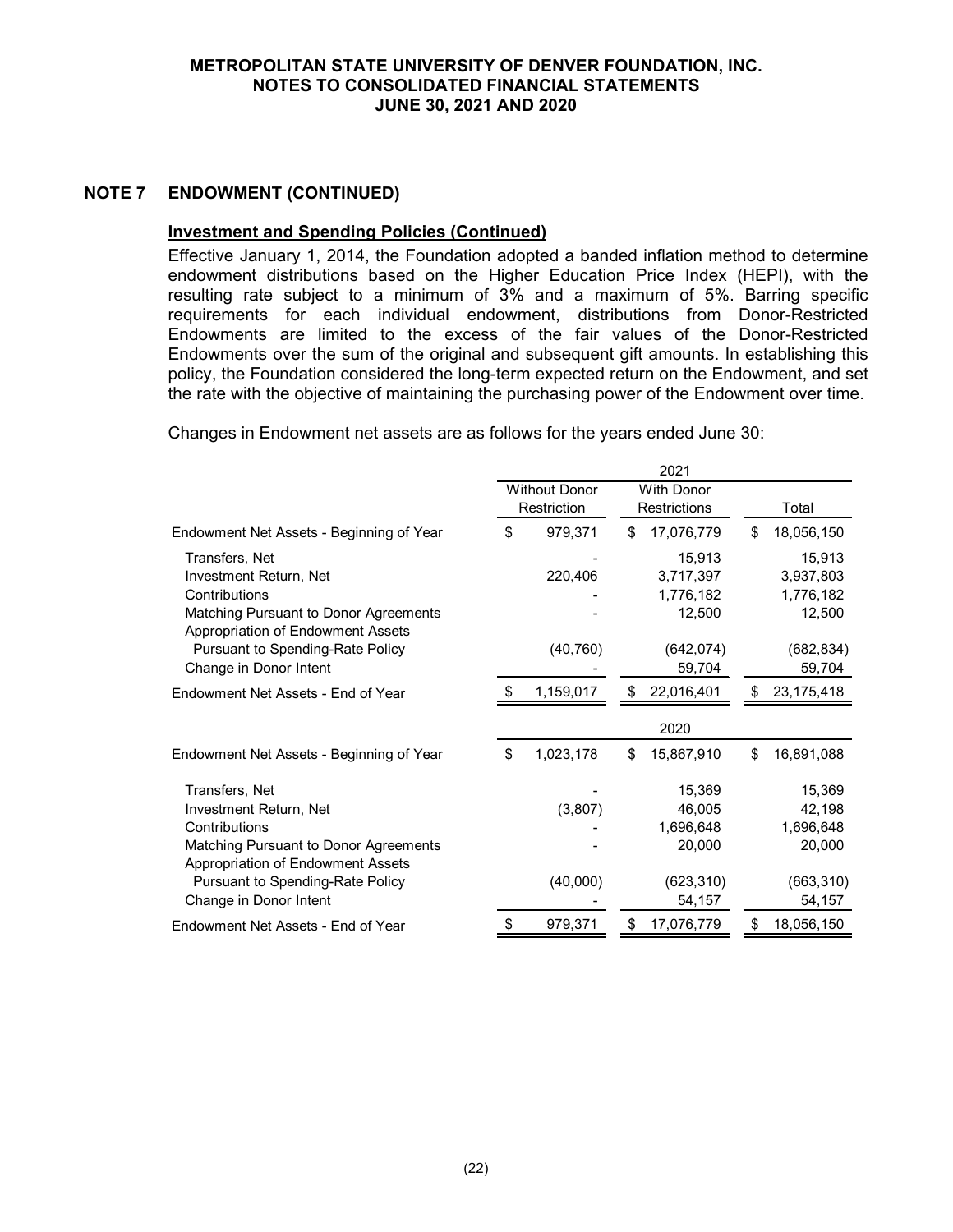# **NOTE 8 NET ASSETS WITH DONOR RESTRICTIONS**

Net assets with donor restrictions are restricted for the following purposes or periods:

|                                                                                                         | 2021             | 2020             |
|---------------------------------------------------------------------------------------------------------|------------------|------------------|
| <b>Purpose Restricted Net Assets:</b>                                                                   |                  |                  |
| Scholarships                                                                                            | \$<br>3,375,264  | \$<br>2,469,531  |
| Academic, Student, and Other Activities                                                                 | 5,320,583        | 5,695,225        |
| <b>University Capital Projects</b>                                                                      | 174,396          | 163,062          |
| Total                                                                                                   | 8,870,243        | 8,327,818        |
| Endowments:                                                                                             |                  |                  |
| Purpose-Restricted Quasi-Endowments Subject<br>to Expenditure for Specified Purpose:                    |                  |                  |
| Scholarships                                                                                            | 8,656,276        | 7,133,610        |
| Academic, Student, and Other Activities                                                                 | 2,511,631        | 1,123,000        |
| Total                                                                                                   | 11,167,907       | 8,256,610        |
| Donor-Restricted Investment Earnings Subject<br>to Appropriation and Expenditure:                       |                  |                  |
| Scholarships                                                                                            | 1,002,800        | 151,985          |
| Academic, Student, and Other Activities                                                                 | 906,062          | 151,985          |
| Total                                                                                                   | 1,908,862        | 303,969          |
| Perpetual in Nature, Earnings from Which are Subject<br>to Endowment Spending Policy and Appropriation: |                  |                  |
| Scholarships                                                                                            | 5,088,594        | 4,873,783        |
| Academic, Student, and Other Activities                                                                 | 3,851,038        | 3,642,417        |
| Total                                                                                                   | 8,939,632        | 8,516,200        |
| <b>Total Endowments</b>                                                                                 | 22,016,401       | 17,076,779       |
| <b>Total Net Assets with Donor Restrictions</b>                                                         | 30,886,644<br>\$ | 25,404,597<br>\$ |

Net assets were released from donor restrictions by incurring expenses satisfying the restricted purpose or by occurrence of the passage of time or other events specified by the donors as follows for the years ended June 30:

|                                                                                 |   | 2021      |   | 2020      |
|---------------------------------------------------------------------------------|---|-----------|---|-----------|
| Satisfaction of Purpose Restrictions, Including<br>Spending-Rate Distributions: |   |           |   |           |
| Scholarships                                                                    | S | 2,324,020 | S | 1,959,614 |
| Academic, Student, and Other Activities                                         |   | 2,561,883 |   | 2,466,751 |
| University of Capital Projects                                                  |   | 101,650   |   | 297,350   |
| <b>Extension of Donor Restrictions Under Challenge Match</b>                    |   |           |   |           |
| Scholarships                                                                    |   | (12,500)  |   | (21,640)  |
| Total                                                                           |   | 4,975,053 |   | 4,702,075 |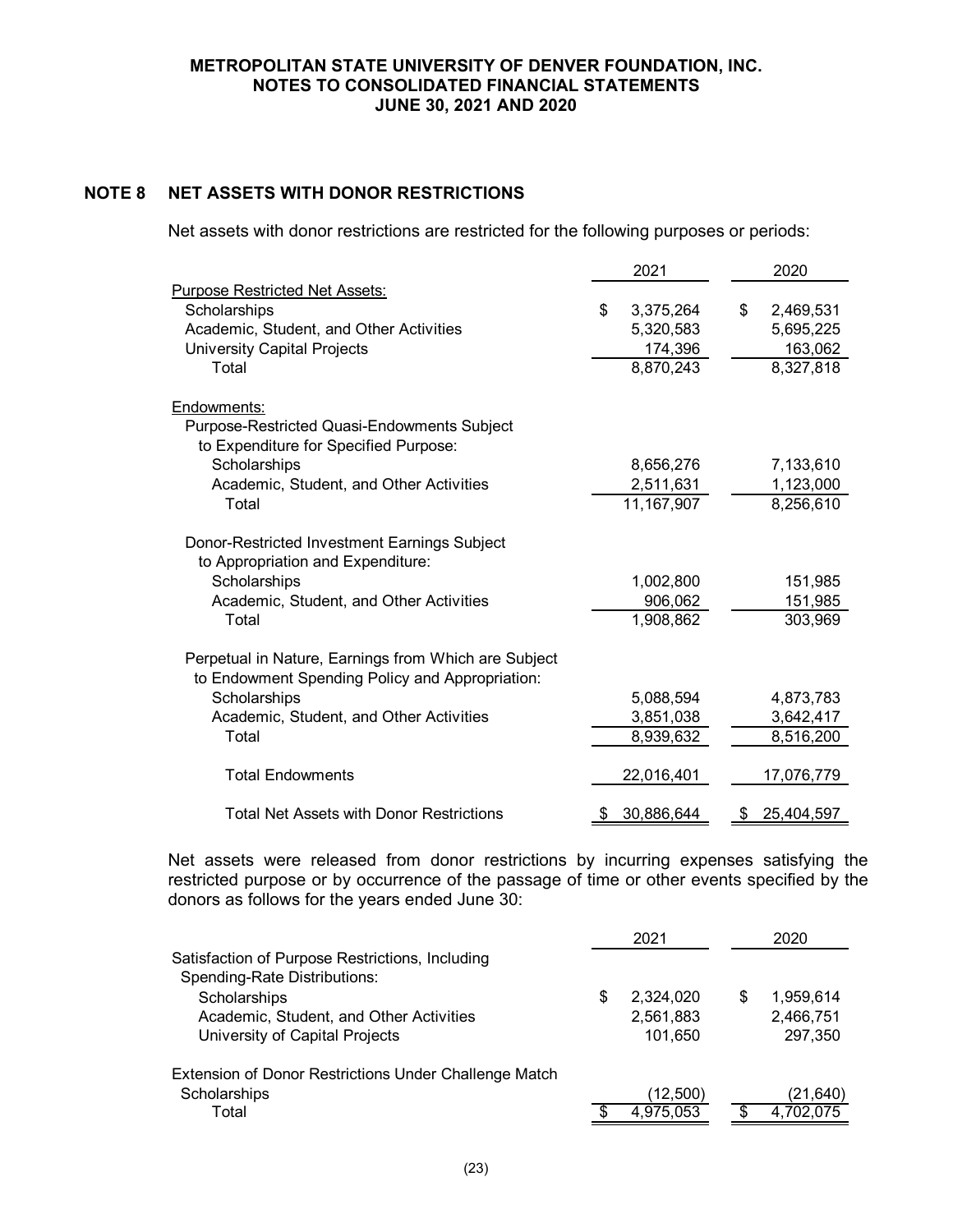### **NOTE 9 BOARD-DESIGNATED NET ASSETS**

Board-designated net assets consist of the following at June 30:

|           | 2021      |      | 2020    |
|-----------|-----------|------|---------|
| Endowment | 1,159,017 | - SS | 979,371 |

HLC@Metro transferred excess revenues of \$2,000,000 to the Foundation during the year ended June 30, 2017. The Board of Directors designated \$1,000,000 as reserve funding for the establishment of a new School within the University; this designation was changed to a board-designated endowment for a Dean position during the year ended June 30, 2019. The remaining \$1,000,000 was internally designated by management for scholarships and applied to creating matching opportunities for gifts from new or lapsed donors, or stimulating increased levels of support from current donors. During the years ended June 30, 2021 and 2020, \$12,500 and \$21,640, respectively, of the funds were undesignated and used to satisfy the extension of donor restrictions under the challenge match program.

### **NOTE 10 IN-KIND CONTRIBUTIONS AND SERVICES RECEIVED FROM THE UNIVERSITY**

The Foundation received in-kind contributions, and services from the University as follows during the years ended June 30:

|                                               | 2021        |   | 2020      |  |  |
|-----------------------------------------------|-------------|---|-----------|--|--|
| Program Services:                             |             |   |           |  |  |
| <b>Materials</b>                              | \$<br>7.381 | S | 56.992    |  |  |
| Equipment                                     | 11,414      |   | 110,180   |  |  |
| Donor Development:                            |             |   |           |  |  |
| Development Office Compensations - University | 1,917,906   |   | 1,927,251 |  |  |
| Special Events:                               |             |   |           |  |  |
| Cost of Direct Benefits to Donors             |             |   | 3,677     |  |  |
| Total                                         | 1,936,701   |   | 2,098,100 |  |  |
|                                               |             |   |           |  |  |

#### **NOTE 11 COMMITMENTS AND CONTINGENCIES**

The Foundation has agreements with the University to use its best efforts to raise cash and in-kind contributions for University Hospitality Center (HLC@Metro), and for recently completed construction and improvement of the University's athletic fields. The agreements are conditioned on the Foundation's ability to collect donor contributions restricted to the respective projects; as contributions are collected, the Foundation records a liability to HLC@Metro or the University, as appropriate, and a corresponding contribution expense.

The agreements also require HLC@Metro to transfer excess revenues, after paying expenses and funding certain reserves, to the Foundation. The Foundation may use the funds distributed from HLC@Metro's excess revenues to further the general academic objectives and priorities of the University so long as at least 50% of such funds are used for scholarships.